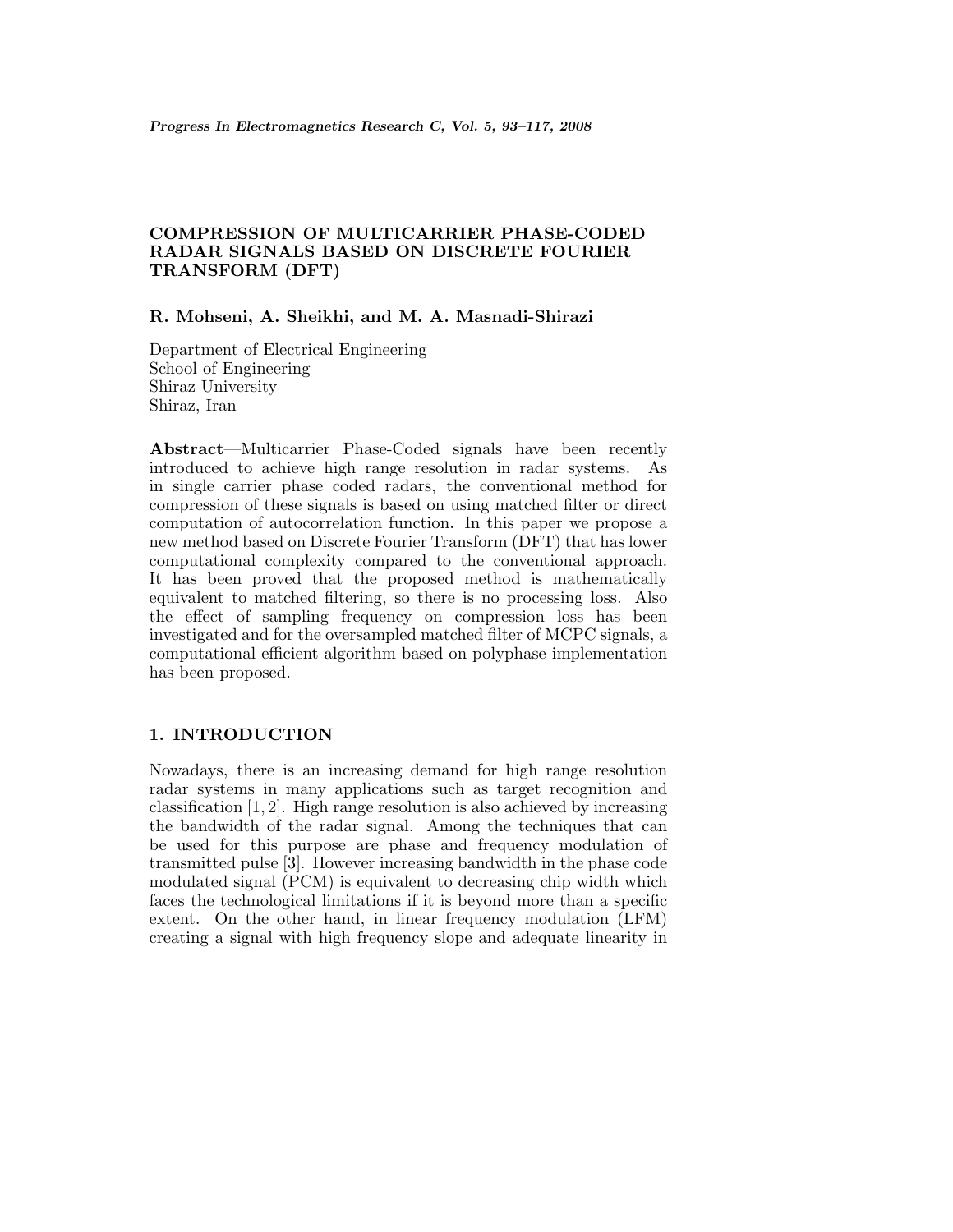frequency is not easily possible. To overcome this problem one can use multicarrier signals.

Multicarrier signals for radars have been presented for the first time in 1998 by Jankiraman et al. [4–6]. They designed PANDORA radar with a signal consisting of several narrowband LFM channels where the channels are separated by frequency guard bands. Output signals of different channels are combined in receiver in such a way that range data with high resolution are produced. An appropriate replacement of the analog LFM signal is a digital phase coded modulation signal or PCM, particularly the P3 and P4 codes, in which the phase sequences are samples from the phase trajectory of a LFM signal [7]. In other words, similar to multicarrier LFM signal, PCM sequences can be modulated on N subcarriers and transmitted simultaneously. Using this signal in radar systems has been proposed by Levanon in 2000 [7]. In the proposed idea, minimum frequency space between subcarriers is used to preserve orthogonality.

The main advantage of multicarrier signal based on PCM (MCPC) compared with multicarrier signal based on LFM, is its high spectral efficiency due to its property of orthogonal frequency division multiplexing (OFDM). Because the LFM based multicarrier signals need to use guard band to separate each frequency channel, but in MCPC signals based on using OFDM concept it is not necessary to use guard bands. On the other hand by choosing appropriate codes, the side lobes of ambiguity function can also be reduced significantly [7– 15].

The other good point about this signal which is the main issue of this paper is to achieve compression of the signal by introducing efficient computational algorithms based on interesting inherent mathematical property of the signal.

In this paper, first, the MCPC signal is introduced and the conventional method for its compression is presented. Then the new compression method is proposed and its advantages are discussed. Also, some necessary discussions are presented on choosing the appropriate sampling frequency for realization of digital matched filter, and a low frequency sampling rate method based on polyphase implementation of the oversampled matched filter is suggested for compressing these signals.

### **2. MCPC SIGNAL AND ITS CHARACTERISTICS**

A multicarrier phase-coded (MCPC) pulse consists of P carriers transmitted simultaneously where each carrier is phase modulated using a sequence of M chips. The carrier frequencies are equally spaced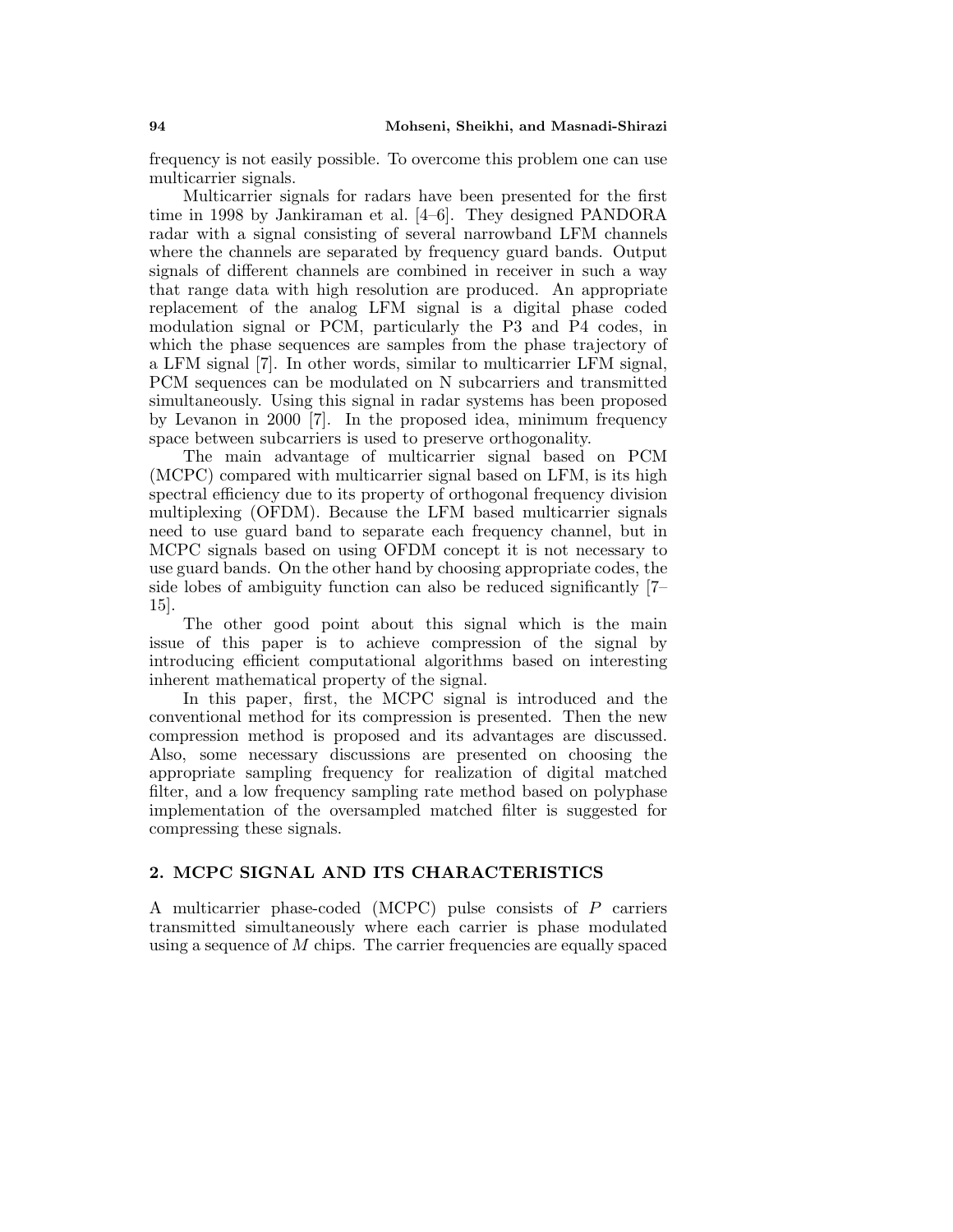with frequency separation equal to the inverse of the chip duration, forming orthogonal frequency division multiplexing (OFDM) [16–19]. The complex envelope of the MCPC signal is given by:

$$
x(t) = \sum_{m=1}^{M} \left[ \sum_{p=0}^{P-1} a_{p,m} \exp(j2\pi f_p t) \right] s(t - (m-1)t_c)
$$
 (1)

where

$$
s(t) = \begin{cases} 1, & 0 \le t < t_c \\ 0, & \text{otherwise} \end{cases}
$$
 (2)

and

$$
f_p = \frac{p}{t_c}, \quad p = 0, 1, \dots, P - 1 \tag{3}
$$

The string  ${a_{p,m}}_{m=1}^M$  in Equation (1) is the code sequence on p-th carrier and  $t_c$  is the chip width.

Ambiguity function of MCPC signal depends on modulated codes on each carrier signal. It has been shown that by choosing proper codes for each subcarrier in MCPC signals, ambiguity function sidelobes in both range and Doppler domain can be reduced to below that of the single-carrier signals with similar resolution, [15]. Several works on designing appropriate code for MCPC signal can be found in [9, 10].

One of the obvious characteristics of the MCPC signals is their frequency spectrum which is almost bounded and flat, with effective band width of  $P/t_c$  and its frequency sidelobes less than that of the single-carrier coded signal that has a shape of the Sinc function [8].

A major drawback of the multicarrier signal is its varying envelope during a pulse. For transmitter power amplifier it is desirable to reduce the Peak to Mean Envelope Power Ratio (PMPER) as much as possible. Also, several works have been reported to decrease the PMPER that are based on the appropriate code designing, amplitude and initial phase of each subcarrier setting  $(7, 15)$ .

#### **3. CONVENTIONAL METHOD FOR THE MCPC PULSE COMPRESSION**

The conventional method for compressing phase coded pulse is to use discrete time version of matched filter. In this method, after sampling the received signal, correlation of the produced samples and samples of the reference signal are calculated. For MCPC signal, the first choice for sampling rate, based on the signal bandwidth, is  $f_s = P/t_c$ . Of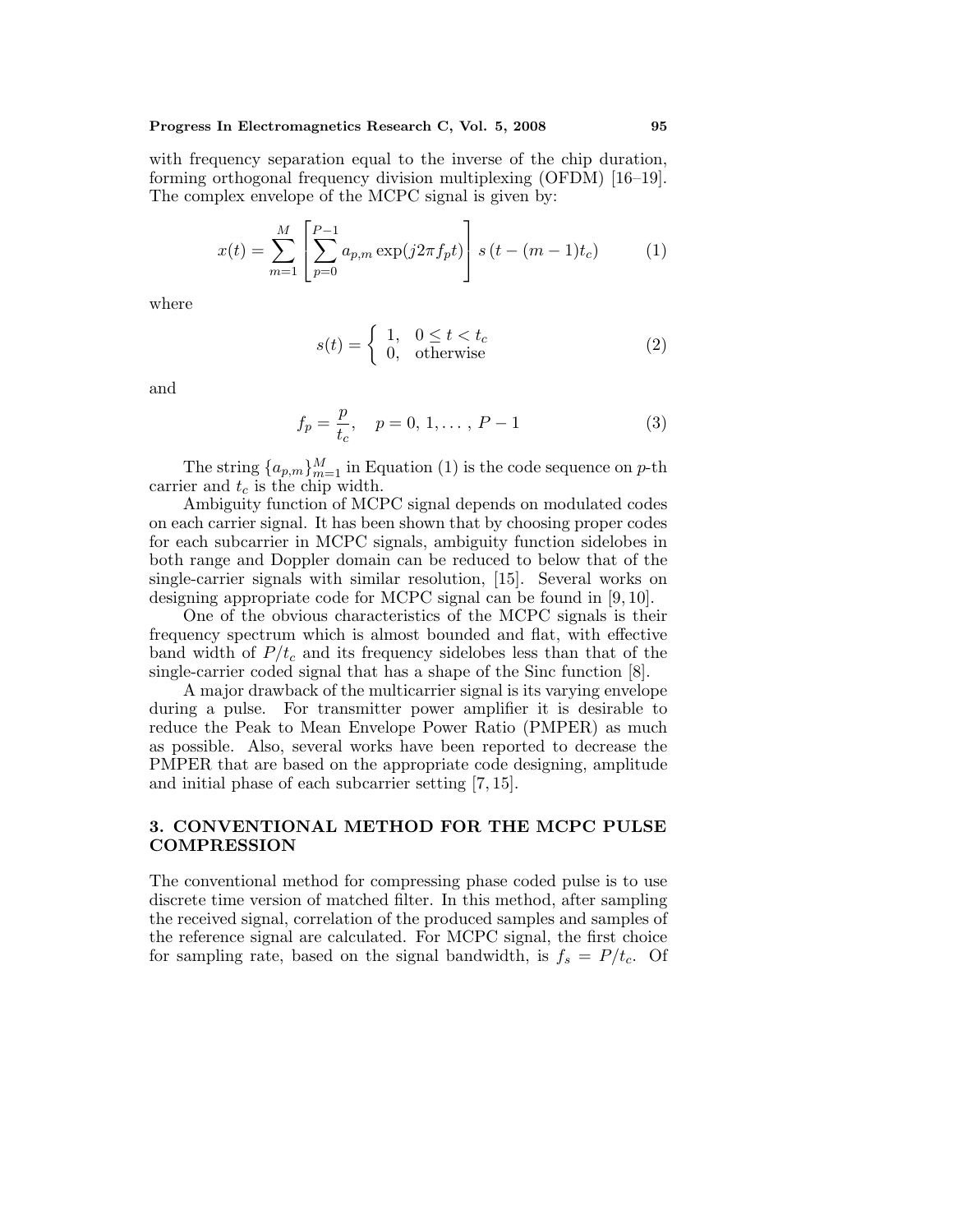course it can be shown that using this sampling rate may cause much compression loss. So to generalize the following discussion, sampling rate of  $f_s = NP/t_c$  is used where N is an integer number.

Now if we sample the MCPC signal defined in Equation (1) with  $f_s = NP/t_c$  rate, we have:

$$
x[n] = x(nt_s) = x\left(n\frac{t_c}{NP}\right)
$$
  
= 
$$
\sum_{p=0}^{P-1} \sum_{m=1}^{M} a_{p,m} \exp\left(j2\pi\left(\frac{p}{t_c}\right) \frac{nt_c}{NP}\right) s\left(\frac{nt_c}{NP} - (m-1)t_c\right)
$$
  
= 
$$
\sum_{p=0}^{P-1} \sum_{m=1}^{M} a_{p,m} \exp\left(j2\pi \frac{np}{NP}\right) s\left(\frac{nt_c}{NP} - (m-1)t_c\right),
$$
  

$$
n = 0, 1, ..., NPM - 1
$$
 (4)

By choosing window function  $s[n] = s\left(\frac{nt_c}{NP}\right)$  then:

$$
s[n] = \begin{cases} 1, & 0 \le n \le NP - 1 \\ 0, & \text{else} \end{cases} \tag{5}
$$

Also

$$
s\left(\frac{nt_c}{NP} - (m-1)t_c\right) = s[n - (m-1)NP]
$$
 (6)

Hence Equation  $(4)$  could be rewritten as:

$$
x[n] = \sum_{p=0}^{P-1} \sum_{m=1}^{M} a_{p,m} \exp\left(j2\pi \frac{np}{NP}\right) s\left[n - (m-1)NP\right],
$$
  
\n
$$
n = 0, 1, ..., NPM - 1
$$
 (7)

In the conventional method, matched filter is used for pulse compression, where the filter impulse response is the sampled version of the analog filter impulse response given by

$$
h(t) = x^* \left( M t_c - t \right) \tag{8}
$$

where superscript  $*$  denotes complex conjugate.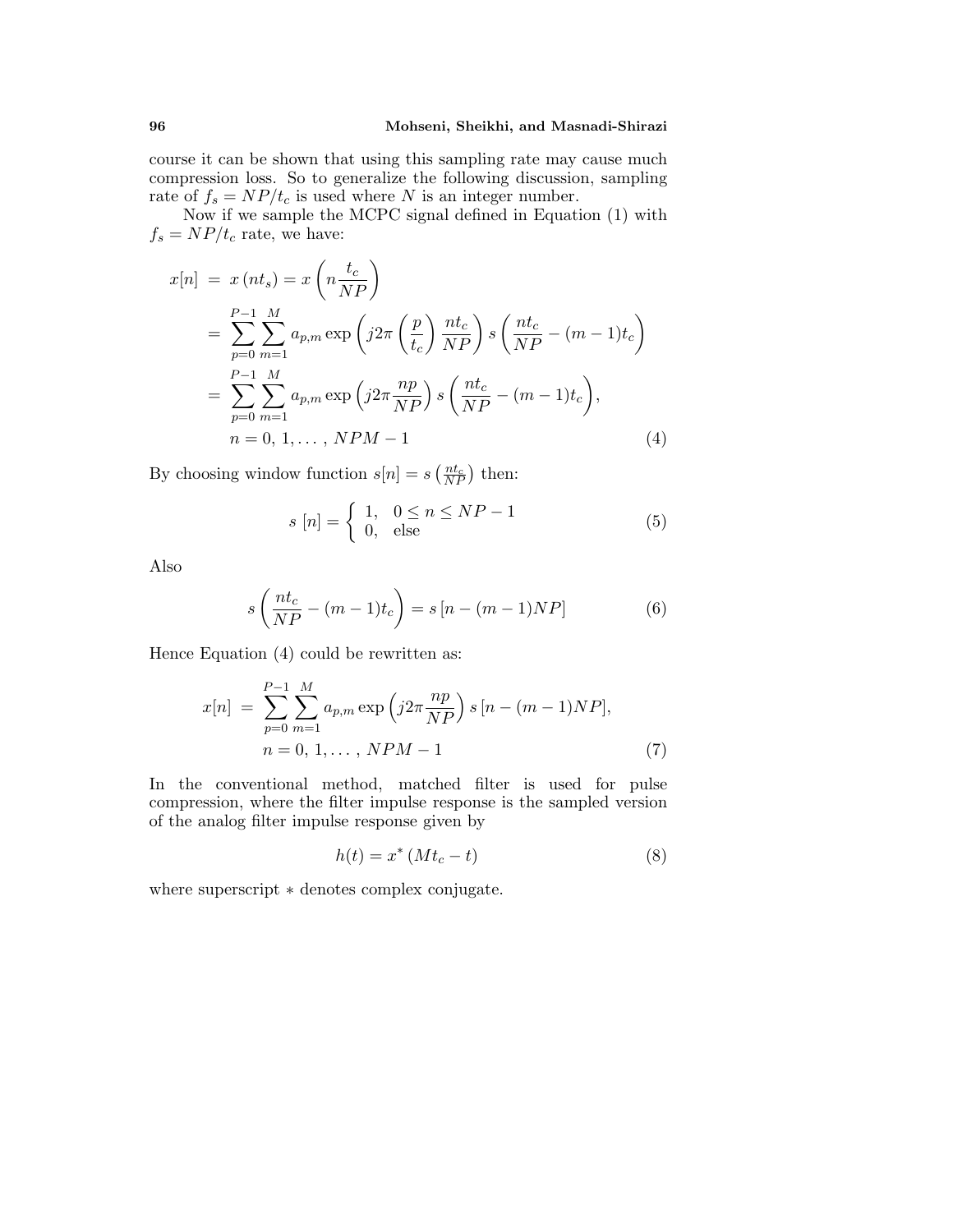# **Progress In Electromagnetics Research C, Vol. 5, 2008 97**

If we sample this function with  $f_s = NP/t_c$  rate, we have:

$$
h[n] = x^* \left( Mt_c - \frac{nt_c}{NP} \right) = x^* \left( (NPM - n) \frac{t_c}{NP} \right) = x^* \left[ NPM - n \right]
$$

$$
= \sum_{p=0}^{P-1} \sum_{m=1}^{M} a_{p,m}^* \exp \left( -j2\pi \frac{(NPM - n)p}{NP} \right)
$$

$$
s \left( \frac{(NPM - n)t_c}{NP} - (m - 1)t_c \right),
$$

$$
n = 1, \dots, NPM \tag{9}
$$

Since the impulse response of the matched filter can be shifted in time domain, so the impulse response of the matched filter can be chosen as:

$$
h[n] = x^*[(NPM - 1) - n]
$$
  
= 
$$
\sum_{p=0}^{P-1} \sum_{m=1}^{M} a_{p,m}^* \exp\left(-j2\pi \frac{[(NPM - 1) - n]p}{NP}\right)
$$
  

$$
s\left(\frac{[(NPM - 1) - n]t_c}{NP} - (m - 1)t_c\right),
$$
  

$$
n = 0, 1, ..., NPM - 1
$$
 (10)

By this choice, non-zero samples of the matched filter will be at samples  $n = 0$  to  $n = NPM - 1$ .

Based on the above definition for discrete window function  $s[n]$ , Equation (10) is equal to:

$$
h[n] = \sum_{p=0}^{P-1} \sum_{m=1}^{M} a_{p,m}^{*} \exp\left(-j2\pi \frac{[(NPM - 1) - n]p}{NP}\right)
$$
  

$$
s[(NPM - 1) - n - (m - 1)NP],
$$
  

$$
n = 0, 1, ..., NPM - 1
$$
 (11)

The matched filter output is calculated as follows:

$$
y[n] = x[n] * h[n] = \sum_{k=-\infty}^{+\infty} x[k]h[n-k]
$$
 (12)

where ∗ denotes linear convolution. For example if 5 carriers are used in the MCPC signal, and the consecutive ordered cyclic shift of a P4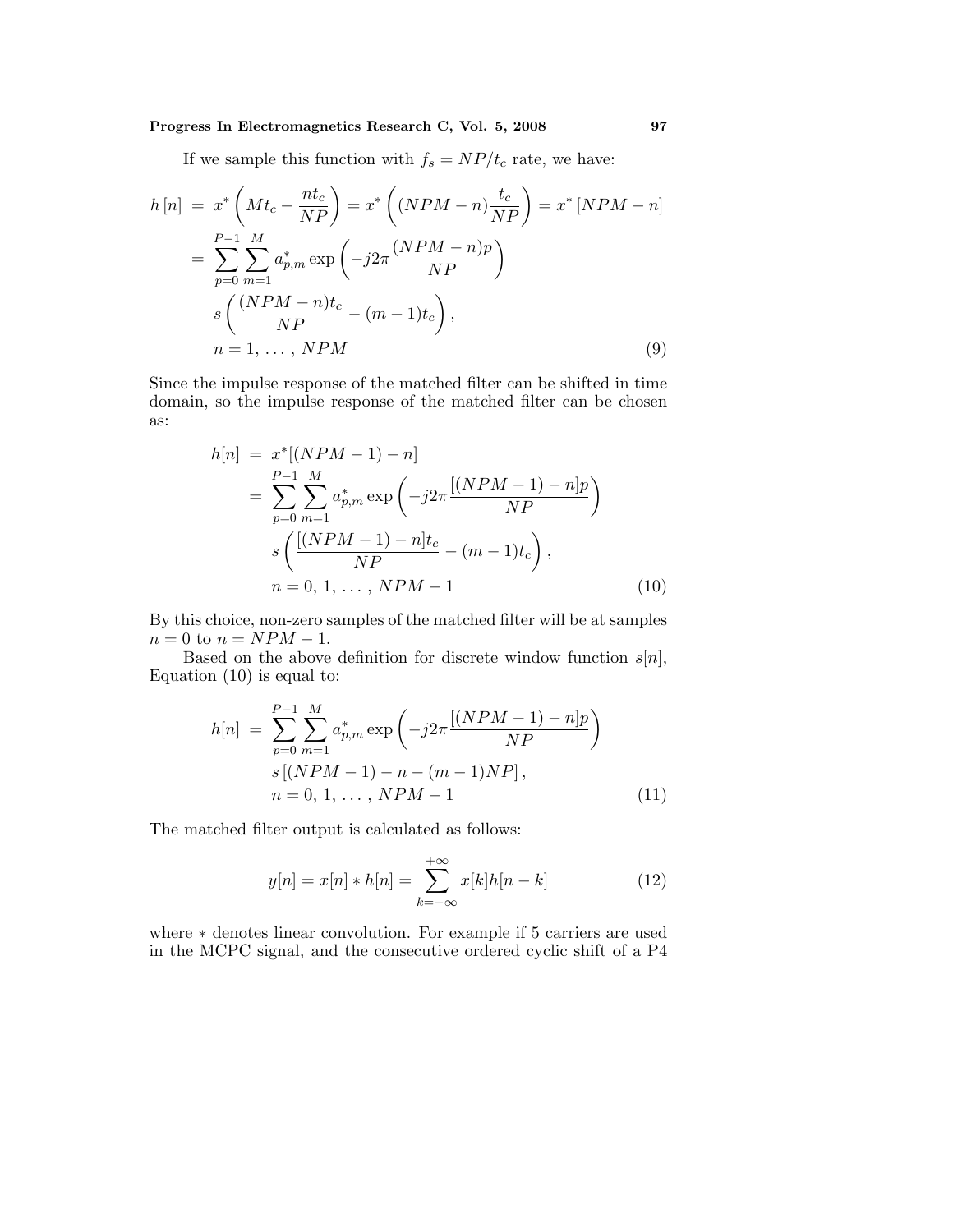code with length 5 has been used to modulate these 5 carriers [8], its matched filter output for a fixed target is shown in Figure 1. The phase vector of P4 code that is used is given by:

$$
\mathbf{a} = \begin{bmatrix} 0^{\circ} & -144^{\circ} & -216^{\circ} & -216^{\circ} & -144^{\circ} \end{bmatrix} \tag{13}
$$

In this example the sampling rate  $f_s = P/t_c$  is used for the matched filter implementation and the target delay is assumed to be an integer number of the sampling interval.



Figure 1. The matched filter output (conventional method of pulse compression) for  $M = P = 5$ , Target delay=10t<sub>c</sub>, and  $f_s = P/t_c$ .

### **4. THE SUGGESTED METHOD FOR COMPRESSING THE MCPC SIGNAL**

In this section another method for realization of the matched filter or Equation  $(12)$  is presented to compress the MCPC signal. For this purpose, Equation (11) can be written in the following form by swapping the two summations:

$$
h[n] = \sum_{m=1}^{M} \sum_{p=0}^{P-1} a_{p,m}^{*} \exp\left(-j2\pi \frac{[(NPM - 1) - n]p}{NP}\right)
$$
  

$$
s[(NPM - 1) - n - (m - 1)NP],
$$
  

$$
n = 0, 1, ..., NPM - 1
$$
 (14)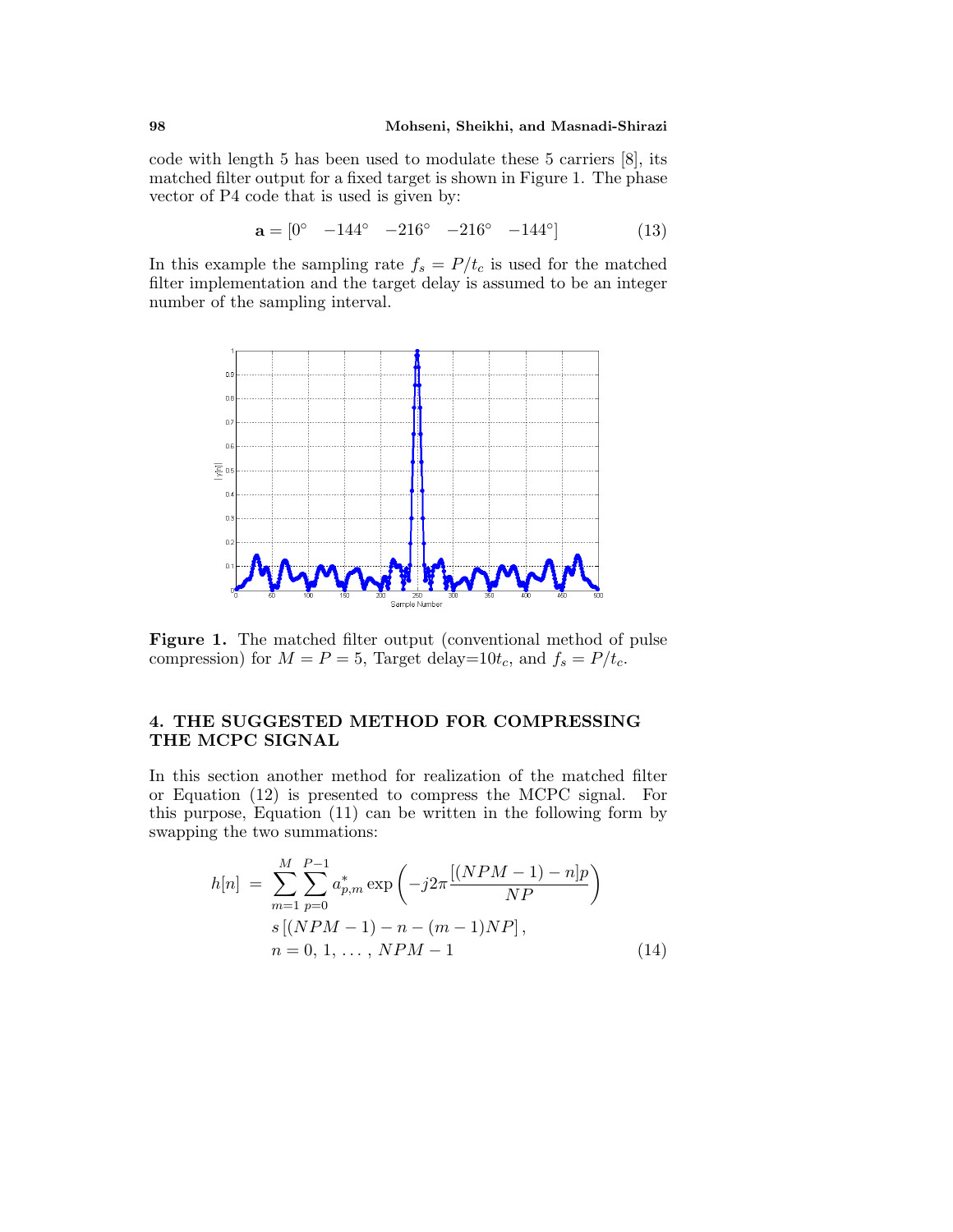Using this equation, function  $h[n]$  can be considered as a summation of  $M$  functions given by:

$$
h[n] = \sum_{i=1}^{M} h_i[n]
$$
 (15)

where:

$$
h_i[n] = \sum_{p=0}^{P-1} a_{p,i}^* \exp\left(j2\pi \frac{[n - (NPM - 1)]p}{NP}\right)
$$
  
\n
$$
s [(NPM - 1) - n - (i - 1)NP]
$$
  
\n
$$
= \begin{cases} \sum_{p=0}^{P-1} a_{p,i}^* \exp\left(j2\pi \frac{[n - (NPM - 1)]p}{NP}\right), \\ n = (M - i)NP, \dots, (M - i + 1)NP - 1 \\ 0, \qquad \text{otherwise} \end{cases}
$$
(16)

and also the matched filter output in response to input  $x[n]$  is equal to:

$$
y[n] = x[n] * h[n] = \sum_{i=1}^{M} x[k] * h_i[n]
$$
  
= 
$$
\sum_{k=n+1-NPM}^{n-NP(M-1)} x[k]h_1[n-k] + \sum_{k=n-NP(M-1)+1}^{n-NP(M-2)} x[k]h_2[n-k]
$$
  
+ ... + 
$$
\sum_{k=n-NP+1}^{n} x[k]h_M[n-k]
$$
  
= 
$$
\sum_{i=1}^{M} y_i[n]
$$
 (17)

where  $y_i[n]s$  are defined as:

$$
y_i[n] = \sum_{k=n+1-N}^{n-NP(M-i)} x[k]h_i[n-k] = \mathbf{X}_i^T \cdot \mathbf{h}_i^*
$$
 (18)

where

$$
\mathbf{X}_{i} = [x[n - (M - i + 1)NP + 1] \quad x[n - (M - i + 1)NP + 2] \n... \quad x[n - (M - i + 1)NP + NP]]^{T} \n\mathbf{h}_{i}^{*} = [h_{i}[(M - i + 1)NP - 1] \quad h_{i}[(M - i + 1)NP - 2] \n... \quad h_{i}[(M - i + 1)NP - NP]]^{T}
$$
\n(19)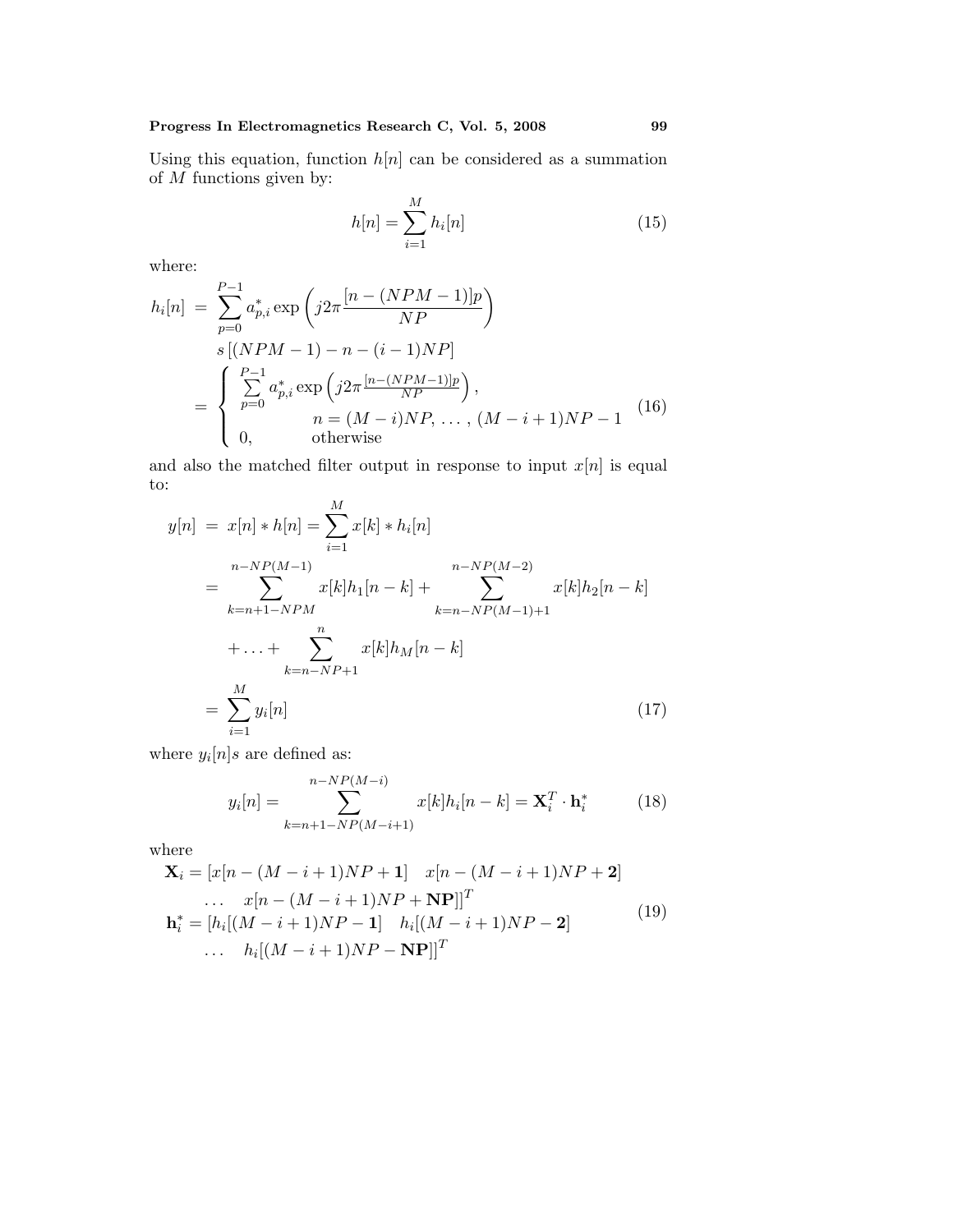We know that if **A**, and **B** are two vectors and **U** is a unitary matrix, we have:

$$
\mathbf{A}^T \mathbf{B}^* = \hat{\mathbf{A}}^T \hat{\mathbf{B}}^*
$$
 (20)

where

$$
\hat{\mathbf{A}} = \mathbf{U}\mathbf{A} \n\hat{\mathbf{B}} = \mathbf{U}\mathbf{B}
$$
\n(21)

Now if we define the matrix **U** according to Equation (22), then calculation of  $\hat{A}$  and  $\hat{B}$  are equal to the DFT calculation of the elements of **A** and **B** respectively.

$$
\mathbf{U} = \frac{1}{\sqrt{NP}} \begin{bmatrix} 1 & 1 & 1 & 1 \\ 1 & \exp\left(\frac{-j2\pi}{NP}\right) & \exp\left(\frac{-j2\pi\times2}{NP}\right) \\ 1 & \exp\left(\frac{-j2\pi\times2}{NP}\right) & \exp\left(\frac{-j2\pi\times2\times2}{NP}\right) \\ \dots & \dots & \dots & \dots \\ 1 & \exp\left(\frac{-j2\pi(NP-1)}{NP}\right) & \exp\left(\frac{-j2\pi(NP-1)\times2}{NP}\right) \\ \dots & \exp\left(\frac{-j2\pi(NP-1)}{NP}\right) & \exp\left(\frac{-j2\pi(NP-1)\times2}{NP}\right) \\ \dots & \exp\left(\frac{-j2\pi\times2\times(NP-1)}{NP}\right) & \dots \\ \dots & \exp\left(\frac{-j2\pi(NP-1)(NP-1)}{NP}\right) & \frac{N_{PNNP}}{NP}\end{bmatrix}
$$
 (22)

By using the above definition for matrix **U** andusing Equation (20), the inner product of Equation (18) can be calculated as follows (this equation can also be obtained using the Parseval's theorem):

$$
y_i[n] = \mathbf{X}_i^T \cdot \mathbf{h}_i^* = \hat{\mathbf{X}}_i^T \cdot \hat{\mathbf{h}}_i^*
$$
 (23)

where:

$$
\hat{\mathbf{X}}_i = \frac{1}{\sqrt{NP}} DFT\{\mathbf{X}_i\}, \quad \hat{\mathbf{h}}_i = \frac{1}{\sqrt{NP}} DFT\{\mathbf{h}_i\} \tag{24}
$$

On the other hand the vector  $\hat{\mathbf{h}}_i$  can be calculated as:

$$
\hat{\mathbf{h}}_i(K) = \frac{1}{\sqrt{NP}} \sum_{n=0}^{NP-1} \mathbf{h}_i(n+1) \exp\left(-j2\pi \frac{nK}{NP}\right), K = 0, 1, ..., NP - 1
$$
\n(25)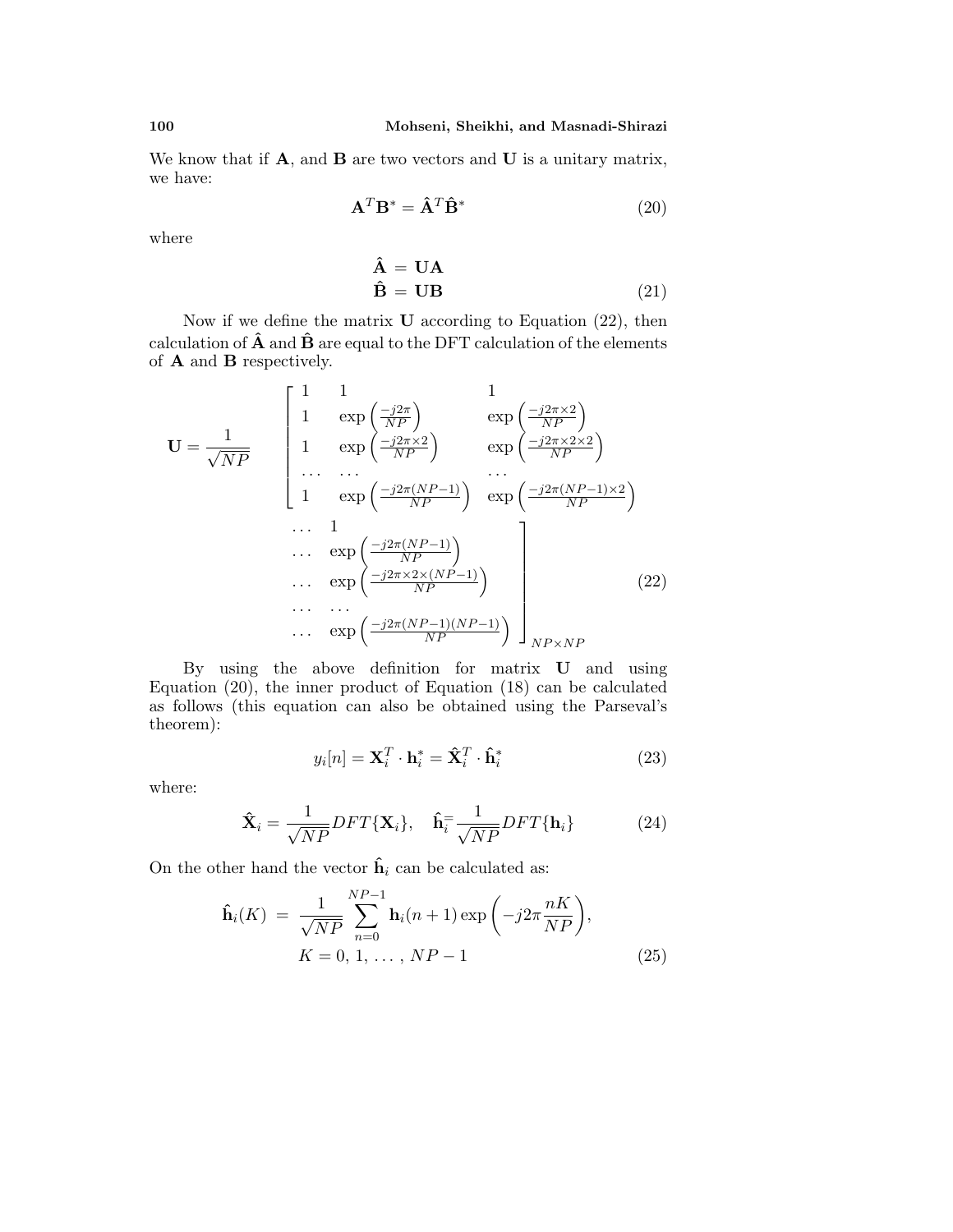where  $\mathbf{h}_i(K)$  and  $\hat{\mathbf{h}}_i(K)$  denotes the k-th element of the vectors  $\mathbf{h}_i$  and  $\hat{\mathbf{h}}_i$  respectively. Hence  $\hat{\mathbf{h}}_i^*$  is given by:

$$
\hat{\mathbf{h}}_{i}^{*}(K) = \frac{1}{\sqrt{NP}} \sum_{n=0}^{NP-1} \mathbf{h}_{i}^{*}(n+1) \exp\left(j2\pi \frac{nK}{NP}\right),
$$
\n
$$
K = 0, 1, ..., NP-1
$$
\n(26)

$$
\hat{\mathbf{h}}_i^*(K) \ = \ \frac{1}{\sqrt{NP}} \sum_{n=0}^{NP-1} h_i[(M-i+1)NP - n-1] \exp\left(j2\pi \frac{nK}{NP}\right) \tag{27}
$$

Therefore:

$$
\hat{\mathbf{h}}_{i}^{*}(K) = \frac{1}{\sqrt{NP}} \sum_{n=0}^{NP-1} \sum_{p=1}^{P} a_{p,i}^{*}
$$
\n
$$
\exp\left(j2\pi \frac{[(M-i+1)NP - n - 1 - (NPM-1)]p}{NP}\right) \exp\left(j2\pi \frac{nK}{NP}\right)
$$
\n
$$
= \frac{1}{\sqrt{NP}} \sum_{n=0}^{NP-1} \sum_{p=1}^{P} a_{p,i}^{*} \exp\left(j2\pi \frac{[(1-i)NP - n]p}{NP}\right) \exp\left(j2\pi \frac{nK}{NP}\right)
$$
\n
$$
= \frac{1}{NP} \sum_{p=1}^{P} a_{p,i}^{*} \sum_{n=0}^{NP-1} \exp\left(j2\pi \frac{n(K-p)}{NP}\right) \tag{28}
$$

On the other hand:

$$
\sum_{n=0}^{NP-1} \exp\left(j2\pi \frac{n(K-p)}{NP}\right) = \begin{cases} NP, & p = K\\ 0, & p \neq K \end{cases}
$$
 (29)

So we have:

$$
\mathbf{\hat{h}}_i^*(K) = \begin{cases} \sqrt{NP} a_{K,i}^*, & K < P \\ 0, & K \ge P \end{cases}
$$
 (30)

The Fourier transform of the vector  $\mathbf{X}_i$  is also equal to:

$$
\mathbf{F}_{X_i}(K) = \sqrt{NP} \hat{\mathbf{X}}_i(K)
$$
  
= 
$$
\sum_{b=0}^{NP-1} x[n+1 - (M-i+1)NP + b] \exp\left(-j2\pi \frac{Kb}{NP}\right),
$$
  

$$
K = 0, 1, ..., NP - 1
$$
 (31)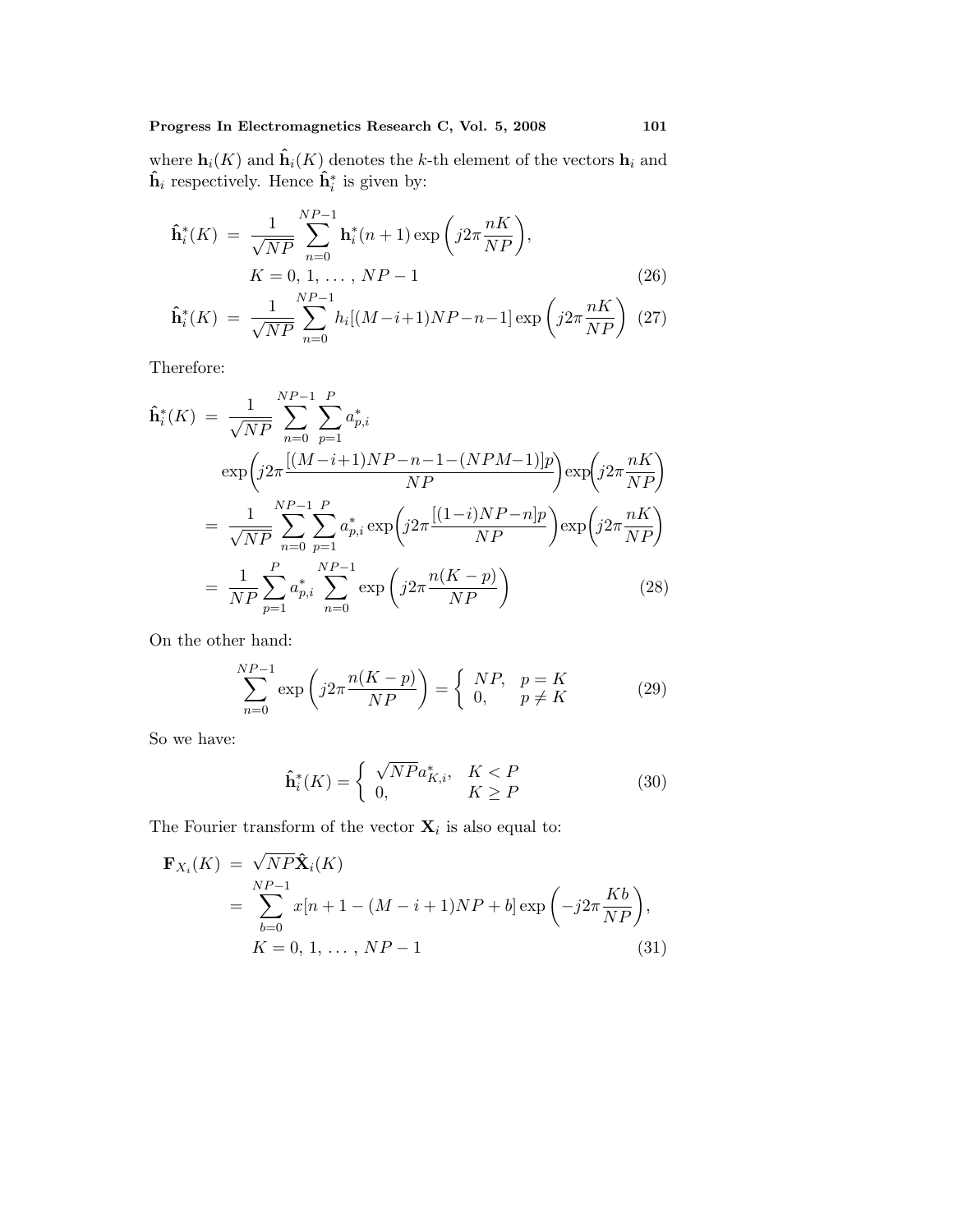So the inner product of Equation (18) can be calculated by:

$$
y_i[n] = \sum_{K=0}^{NP-1} \hat{\mathbf{X}}_i(K)\hat{\mathbf{h}}_i(K) = \sum_{K=0}^{P-1} \mathbf{F}_{X_i}(K)a_{K,i}^*
$$
(32)

and the matched filter output is equal to:

$$
y[n] = \sum_{i=1}^{M} y_i[n] = \sum_{i=1}^{M} \sum_{K=0}^{P-1} \mathbf{F}_{X_i}(K) a_{K,i}^*
$$
(33)

By interchanging the order of summation in Equation (33), we have:

$$
y[n] = \sum_{K=0}^{P-1} \left[ \sum_{i=1}^{M} \mathbf{F}_{X_i}(K) a_{K,i}^* \right] = \sum_{K=0}^{P-1} S_K \tag{34}
$$

The realization of this equation which is shown in Figure 2, presents a new method for compressing the MCPC signals. Based on this equation, to calculate the matched filter output in every sample time, first, the last received NPM samples are divided into  $M$  segments where each one contains  $NP$  samples and the DFT of length  $NP$  is computed for each segment. The first  $P$  samples of each DFT are demultiplexed and the resulting  $P$  different sequences are filtered by  $P$  conventional single carrier pulse compression filters that are matched to the corresponding codes modulated on each subcarrier.

At the end different channels data are added in order to compute the final output for the given sample time. This operation is performed sequentially by sliding on all of the sample times.

If we apply the above algorithm to the example of Section 3 with the same sampling rate, the result is exactly the same as the one obtained in Figure 1.

The important characteristic of the suggested method to compress the MCPC signal for realization of matched filter is that its computational complexity is lower than the conventional method, as shown in Section 7. Also the proposed method has been proved that is mathematically equivalent to the conventional matched filter, so there is no processing loss compared to the conventional approach.

As another important characteristic of the suggested method is the possibility of phase and amplitude estimation for different subcarriers frequencies based on this method. These data can be used in radar systems in various scenarios, especially for appropriate power management in the tracking mode. This is a new concept in radar systems and would deserve a separate research by itself.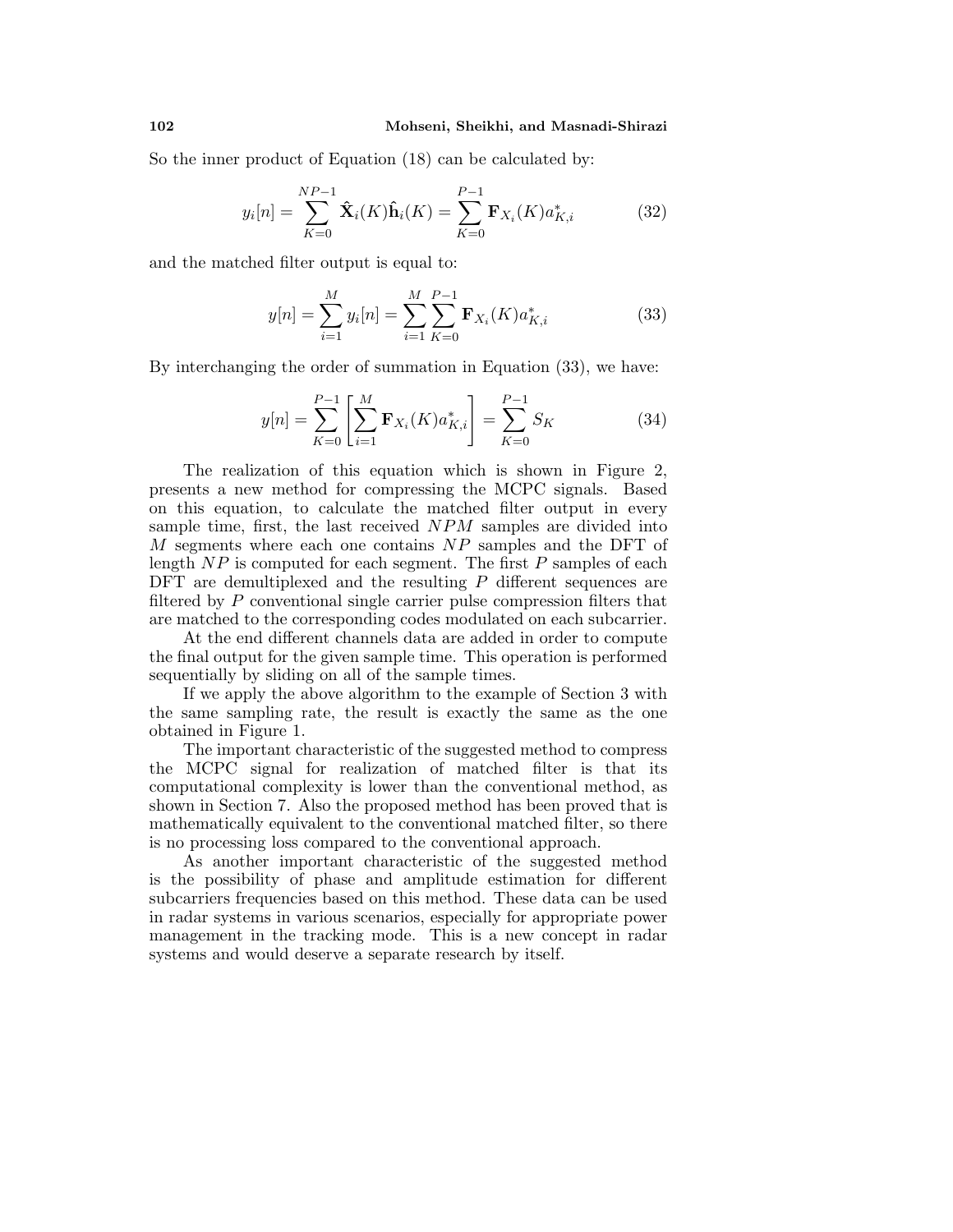

**Figure 2.** Block diagram of the proposed method to compress the MCPC signals.

### **5. THE EFFECT OF SAMPLING FREQUENCY ON THE COMPRESSION QUALITY**

If we study the matched filter output, at the sampling frequency  $P/t_c$ , we find that when the target signal delay is not exactly a multiple of sampling rate, the pulse compression faces some problems. In this case, the peak output power of the matched filter is reduced, and autocorrelation sidelobes also increase. For example, if the barker code of length 5 is used to modulate different 5 carriers, the peak power loss versus target delay will be as in Figure  $3(a)$  and the ratio of the peak power to maximum sidelobe level is also similar to Figure 3(b).

Figure 3(a) shows a compression loss of 3.7 dB in some target delays which is drastically a large amount. To avoid the peak power loss by changing the target delay, we should increase the sampling rate. As this figure shows, increasing the sampling rate by a factor of 2 or 4 can reduce the compression loss considerably. Increasing the sampling frequency, makes the ratio of the peak power to maximum sidelobe level almost independent of the target delay, as it is shown in Figure 3(b). According to these figures the appropriate sampling rate for compressing the MCPC signal would be more than  $f_s = P/t_c$  and  $f_s = 4P/t_c$  seems to be enough for this purpose.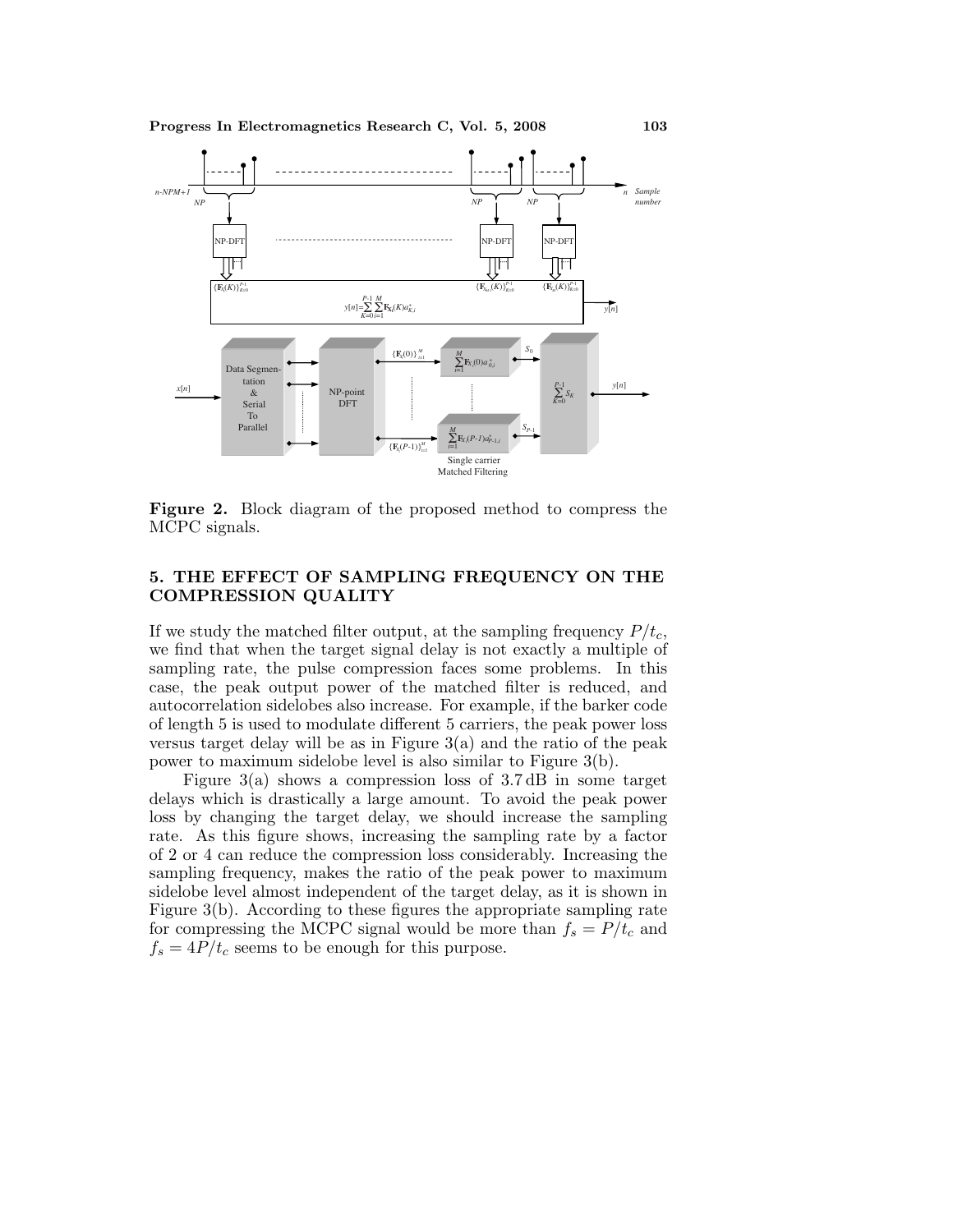

**Figure 3.** (a) Compression loss versus normalized target delay  $(t_d/t_s)$ for 3 sampling frequencies ( $M = P = 5$ , Target delay = 9.1t<sub>c</sub>, and  $t_s = t_c/P$ . (b) The ratio of the peak power to maximum sidelobe level versus normalized target delay  $(t_d/t_s)$  for 3 sampling frequencies  $(M = P = 5$ , Target delay = 9.1 $t_c$ , and  $t_s = t_c/P$ ).

### **6. POLYPHASE IMPLEMENTATION OF THE OVERSAMPLED MCPC PULSE COMPRESSION FILTER**

As it has been shown in Section 5, if the sampling frequency is  $P/t_c$  and the target signal delay is not exactly a multiple of sampling interval, the matched filter output signal amplitude will reduce and also sidelobe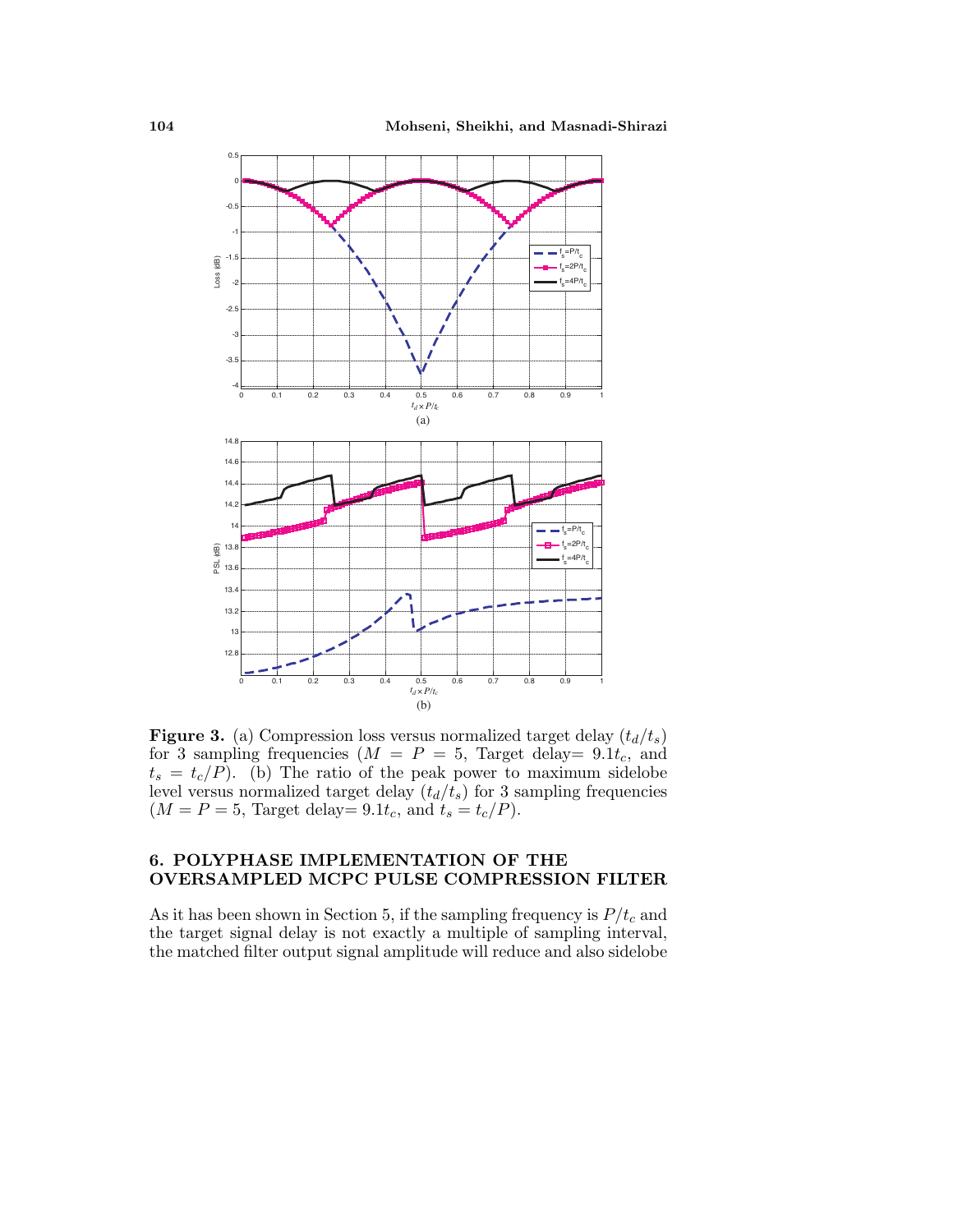levels will increase slightly. This is mainly due to the fact that in this case the discrete-time pulse compression filter is not exactly the matched filter. So mismatch loss can be expected. A method to avoid these mismatch losses that depend on the target delay is to increase the sampling rate. It has been shown that increasing the sampling rate by a factor of 4 can dramatically reduce the mismatch loss and certainly this causes the increase of the computational complexity.

For MCPC signals the lowest possible sampling rate according to Nyquist criteria is approximately  $P/t_c$ . So to reduce the mismatch loss in discrete time pulse compression we should implement an oversampled matched filter.

In this section we derive polyphase representation of the oversampled matched filter and show that the polyphase representation yields a more efficient structure for compression of MCPC signals.

Consider MCPC signal  $x[n]$  as the sampled received signal  $x(t)$ by the Nyquist sampling rate  $(P/t_c)$ . According to above discussion it should be oversampled by a factor of  $L$ , and then applied to a matched filtering at sampling rate of  $LP/t_c$  as shown in Figure 4.



**Figure 4.** The oversampled matched filtering after interpolation to avoid compression loss.

In Figure 4 the first block in the up-sampler is called"sampling rate expander" or "L-fold expander" in literature  $[20, 21]$  and its output is given by:

$$
x_e[n] = \begin{cases} x\left[\frac{n}{L}\right], & n = 0, \pm L, \pm 2L, \dots \\ 0, & \text{otherwise} \end{cases}
$$
 (35)

or equivalently:

$$
x_e[n] = \sum_{k=-\infty}^{\infty} x[k]\delta[n - k]
$$
 (36)

The second block in the up-sampler shown in Figure 4 is the interpolator filter which is an ideal low pass filter with cut off frequency  $\overline{L}$ .  $H(z)$  in Figure 4 is the oversampled matched filter or pulse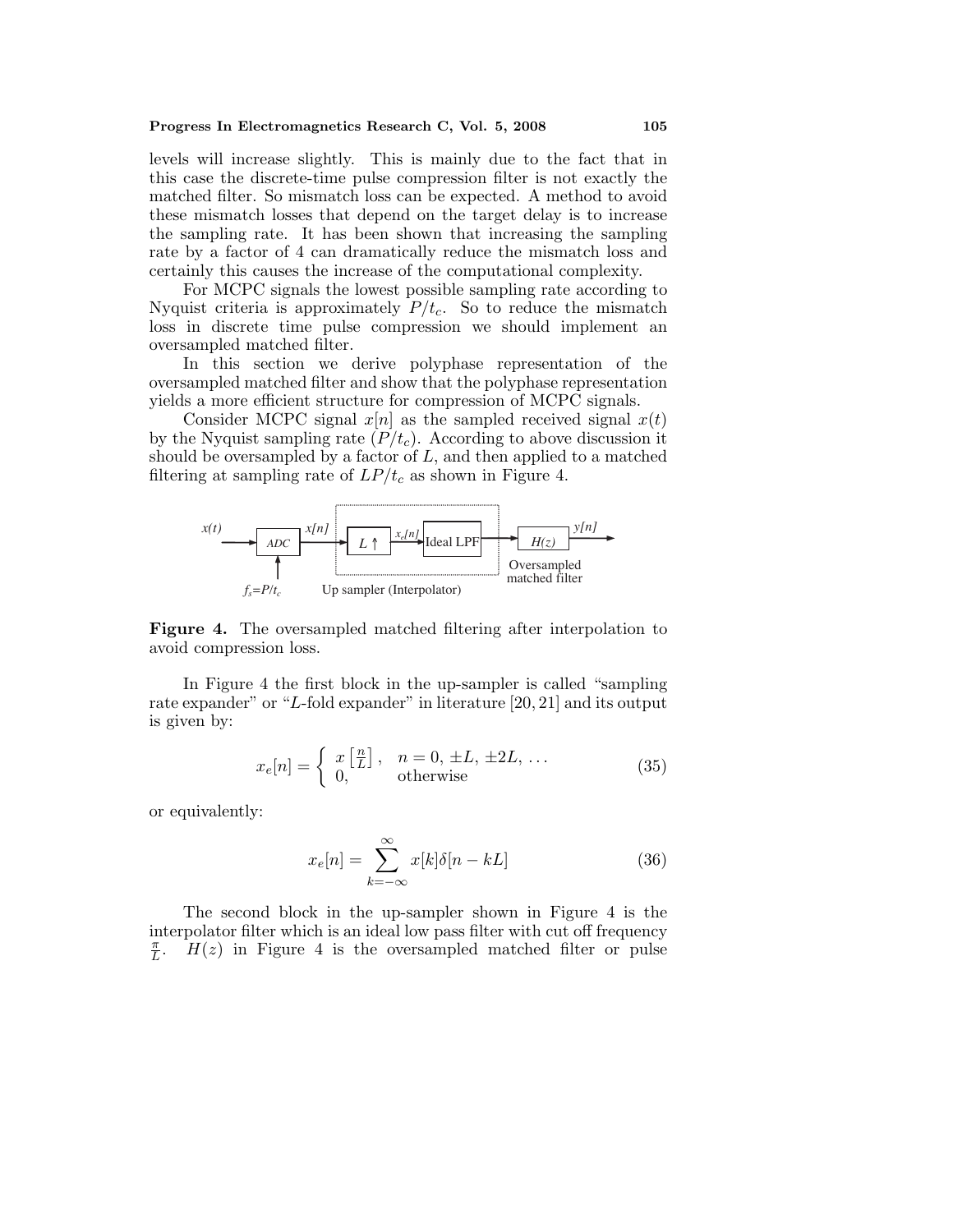compression filter, given by:

$$
H(z) = \sum_{n} h[n] z^{-n} \tag{37}
$$

where  $h[n]$  is given by Equation (11) with N replaced by L:

$$
h[n] = \sum_{p=0}^{P-1} \sum_{m=1}^{M} a_{p,m}^{*} \exp\left(-j2\pi \frac{[(LPM - 1) - n]p}{LP}\right)
$$
  
\n
$$
s[(LPM - 1) - n - (m - 1)LP],
$$
  
\n
$$
n = 0, 1, ..., LPM - 1
$$
 (38)

and

$$
s[n] = \begin{cases} 1, & 0 \le n \le LP - 1 \\ 0, & \text{else} \end{cases} \tag{39}
$$

or

$$
s [(LPM - 1) - n - (m - 1)LP]
$$
  
= 
$$
\begin{cases} 1, (M - m)LP \le n \le (M - m + 1)LP - 1 \\ 0, \text{ else} \end{cases}
$$
(40)

Since in Figure 4 the interpolator filter is an ideal low pass filter which has approximately the same bandwidth as the pulse compression filter  $H(z)$ , so it can be omitted as shown in Figure 5. Thus, oversampled matched filter  $H(z)$  can be used as the interpolator filter in this figure too.

$$
x(t) \longrightarrow ADC
$$
\n
$$
L \uparrow \longrightarrow H(z)
$$
\n
$$
f_s = P/t_c
$$
\n
$$
y[n]
$$

**Figure 5.** Using the oversampled matched filtering as interpolation filter in Figure 4.

As it is well-known in multirate signal processing, we can decompose  $H(z)$  as: [21]

$$
H(z) = \sum_{n} h[nL]z^{-nL} + z^{-1} \sum_{n} h[nL+1]z^{-nL} + \dots + z^{-(L-1)} \sum_{n} h[nL+L-1]z^{-nL}
$$
 (41)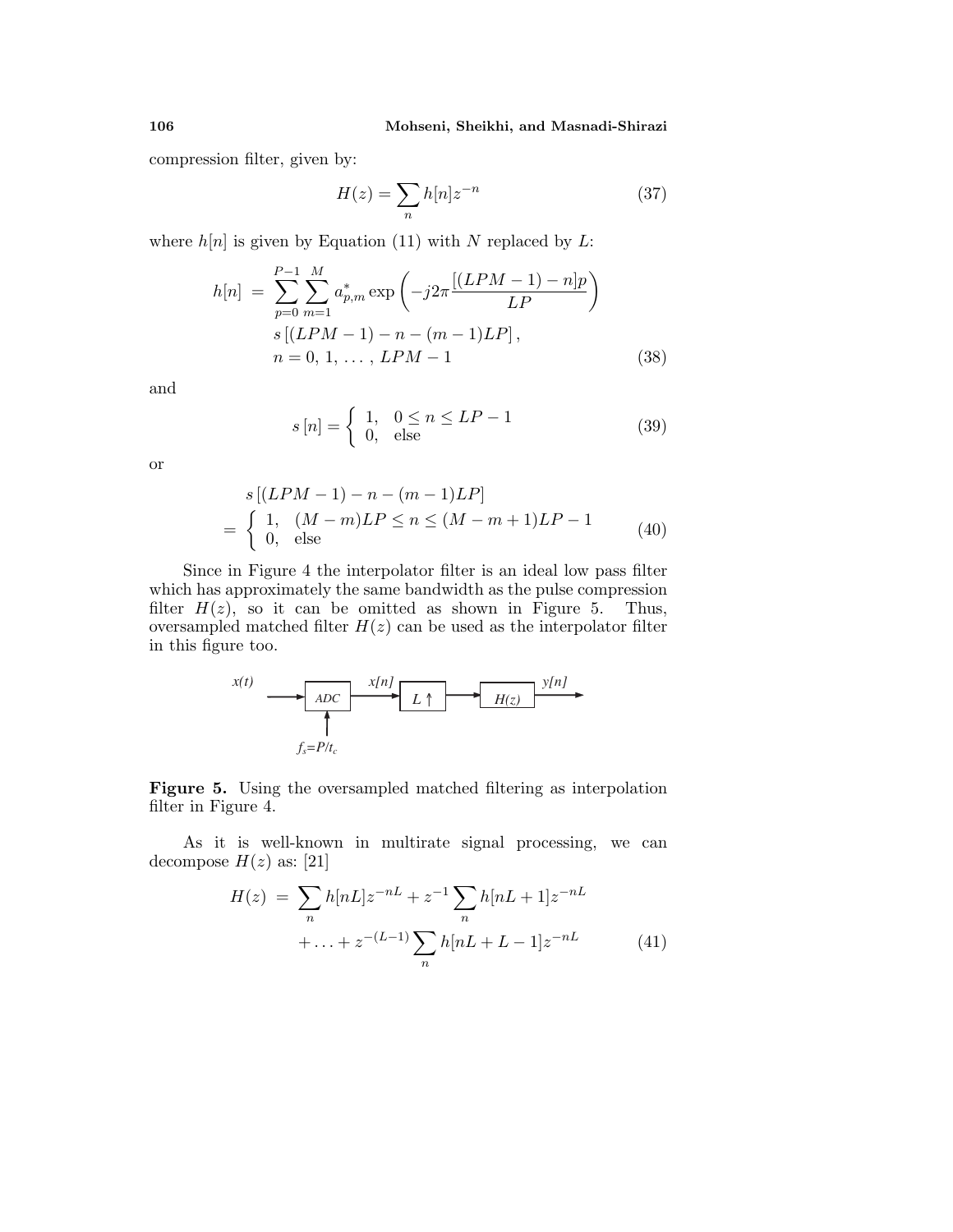This can compactly be rewritten as:

$$
H(z) = \sum_{l=0}^{L-1} z^{-l} E_l(z^L)
$$
\n(42)

where:

$$
E_l(z) = \sum_n e_l[n] z^{-n} \tag{43}
$$

with:

$$
e_l[n] = h[Ln + l], \quad 0 \le l \le L - 1 \tag{44}
$$

Equation  $(42)$  which is depicted in Figure 6 is called the polyphase representation of the oversampled matched filter  $H(z)$  of Figure 4 (with respect to L). In Figure 6,  $E_l(z)$ ,  $l = 0, \ldots, L-1$  are called the polyphase components.



Figure 6. Polyphase implementation of the oversampled matched filter,  $H(z)$ .

Using Equations  $(38)$  and  $(44)$ , the *l*-th polyphase component of  $H(z)$  is given by:

$$
e_l[n] = h[nL + l]
$$
  
= 
$$
\sum_{p=0}^{P-1} \sum_{m=1}^{M} a_{p,m}^* \exp\left(-j2\pi \frac{[(LPM - 1) - (nL + l)]p}{LP}\right)
$$
  
s 
$$
[(LPM - 1) - (Ln + l) - (m - 1)LP],
$$
  
n = 0, 1, ..., PM - 1 (45)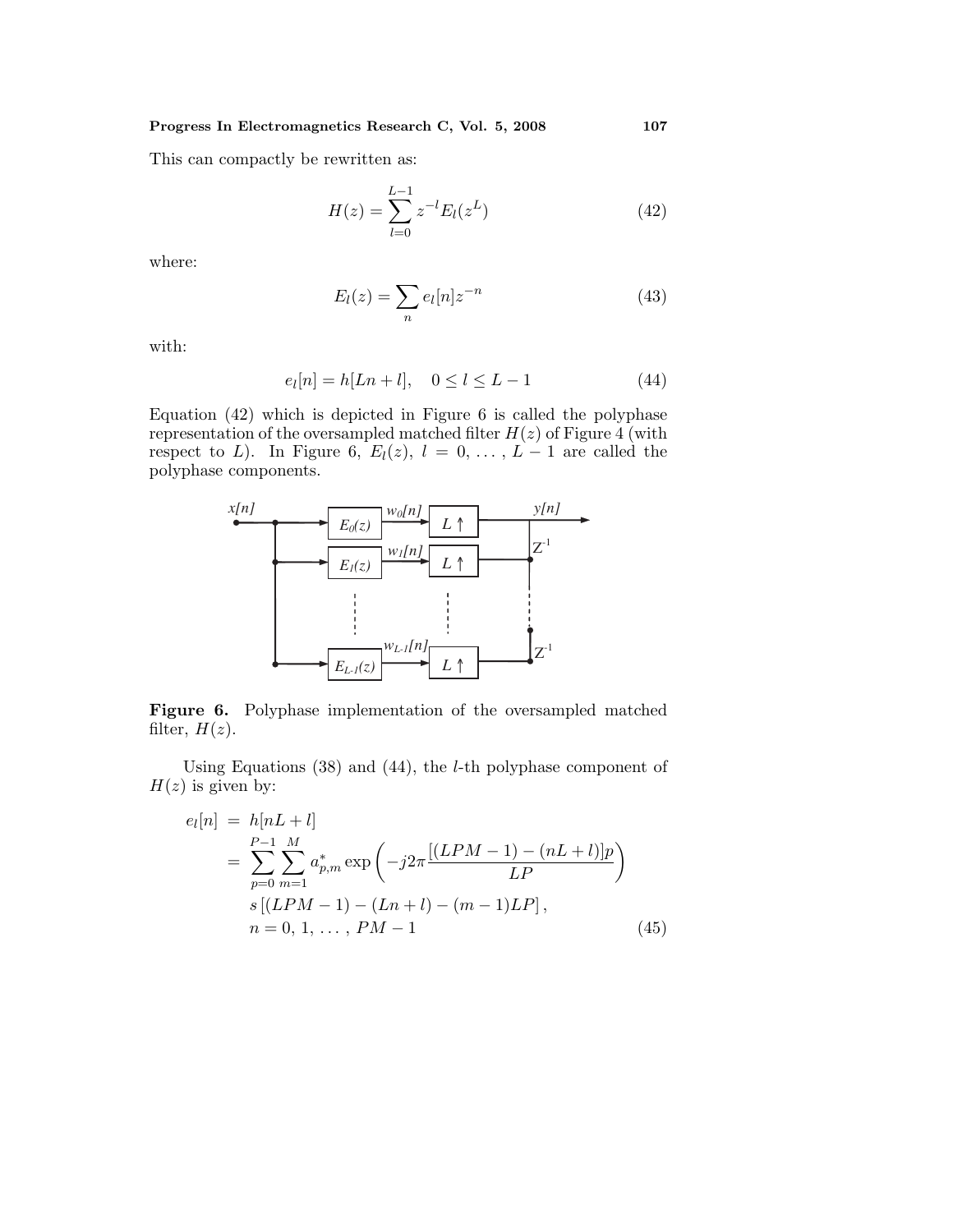where:

$$
s[(LPM - 1) - (Ln + l) - (m - 1)LP]
$$
  
=  $s[(PM - 1) - n - (m - 1)P]$   
=  $\begin{cases} 1, (M - m)P \le n \le (M - m + 1)P - 1 \\ 0, \text{ else} \end{cases}$  (46)

Hence Equation  $(45)$  could be expressed as:

$$
e_l[n] = \sum_{p=0}^{P-1} \sum_{m=1}^{M} a_{p,m}^* \exp\left(-j2\pi \frac{[L-l-1]p}{LP}\right)
$$
  
\n
$$
\exp\left(-j2\pi \frac{[(PM-1)-n]p}{P}\right) s [(PM-1)-n-(m-1)P]
$$
  
\n
$$
n = 0, 1, ..., PM-1, \quad l = 0, 1, ..., L-1
$$
 (47)

or

$$
e_l[n] = \sum_{p=0}^{P-1} \sum_{m=1}^{M} \tilde{a}_{p,m}^* \exp\left(-j2\pi \frac{[(PM-1)-n]p}{P}\right)
$$
  
\n
$$
s[(PM-1)-n-(m-1)P]
$$
  
\n
$$
n = 0, 1, ..., PM-1, \quad l = 0, 1, ..., L-1
$$
 (48)

where:

$$
\tilde{a}_{p,m}^* = a_{p,m}^* \exp\left(-j2\pi \frac{[L - l - 1]p}{LP}\right) = a_{p,m}^* \times \alpha_{p,l} \tag{49}
$$

This equation is exactly the same as Equation (11) for  $N = 1$ where  $a_{p,m}^*$  is replaced by  $\tilde{a}_{p,m}^*$ . Thus,  $e_l[n]$  can be implemented as Equation (11) based on proposed method which has been introduced in Section 4 and shown in Figure 2. The only difference is that the subcarrier code words are different. Using the fact that  $\tilde{a}_{p,m}^* =$  $a_{p,m}^* \times \alpha_{p,l}, e_l[n]$  can be implemented as shown in Figure 7.

According to Figure 7 the proposed structure for MCPC pulse compression is basedon the implementation of polyphase components which has the same structure with different coefficients at the last stage. Therefore, to implement all of the polyphase components, we can implement the first three blocks of Figure 7 only one time, and then combine its outputs with different coefficients as shown in Figure 8. It is obvious that this approach is more efficient. In the next section we will show that based on this representation the computational complexity is significantly reduced.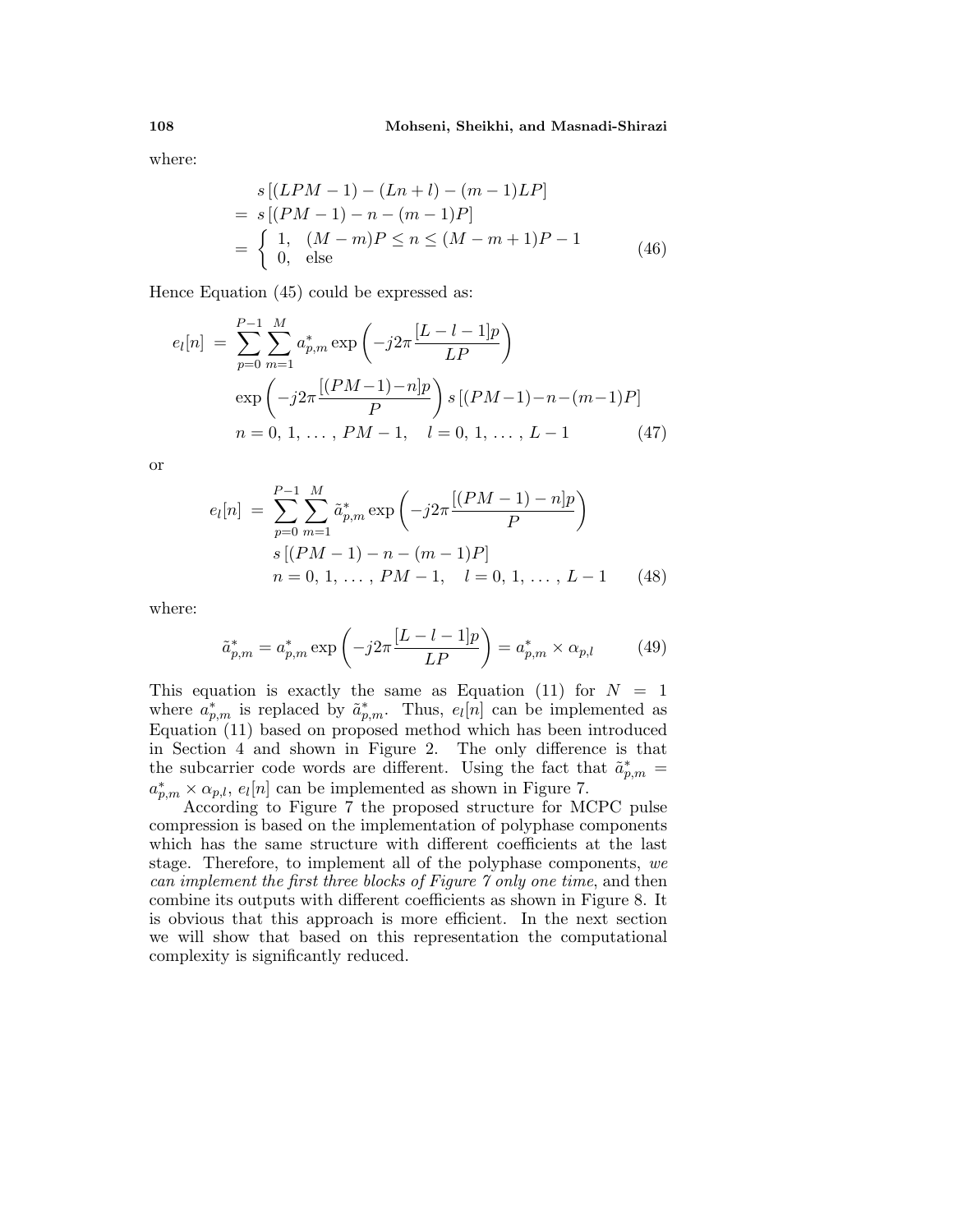

**Figure 7.** Computation of the l-th polyphase component of the oversampled matched filter,  $H(z)$ .



**Figure 8.** Polyphase implementation of the oversampled MCPC pulse compression filter.

# **7. COMPARING DIFFERENT METHODS FROM COMPUTATIONAL COMPLEXITY POINT OF VIEW**

Two substituting methods were given for the realization of the matched filter to compress the MCPC signals in Sections 4 and 6. The first method that is based on the Equation  $(34)$ , has been proved in this paper that is exactly equivalent to the matched filter, and the second method or the structure of Figure 8 is the polyphase implementation of the oversampled matched filter based on the first proposed structure. One of the advantages of the above two suggested methods is the lower computational complexity compared to the straight realization of the matched filter. In this section, these approaches are compared to each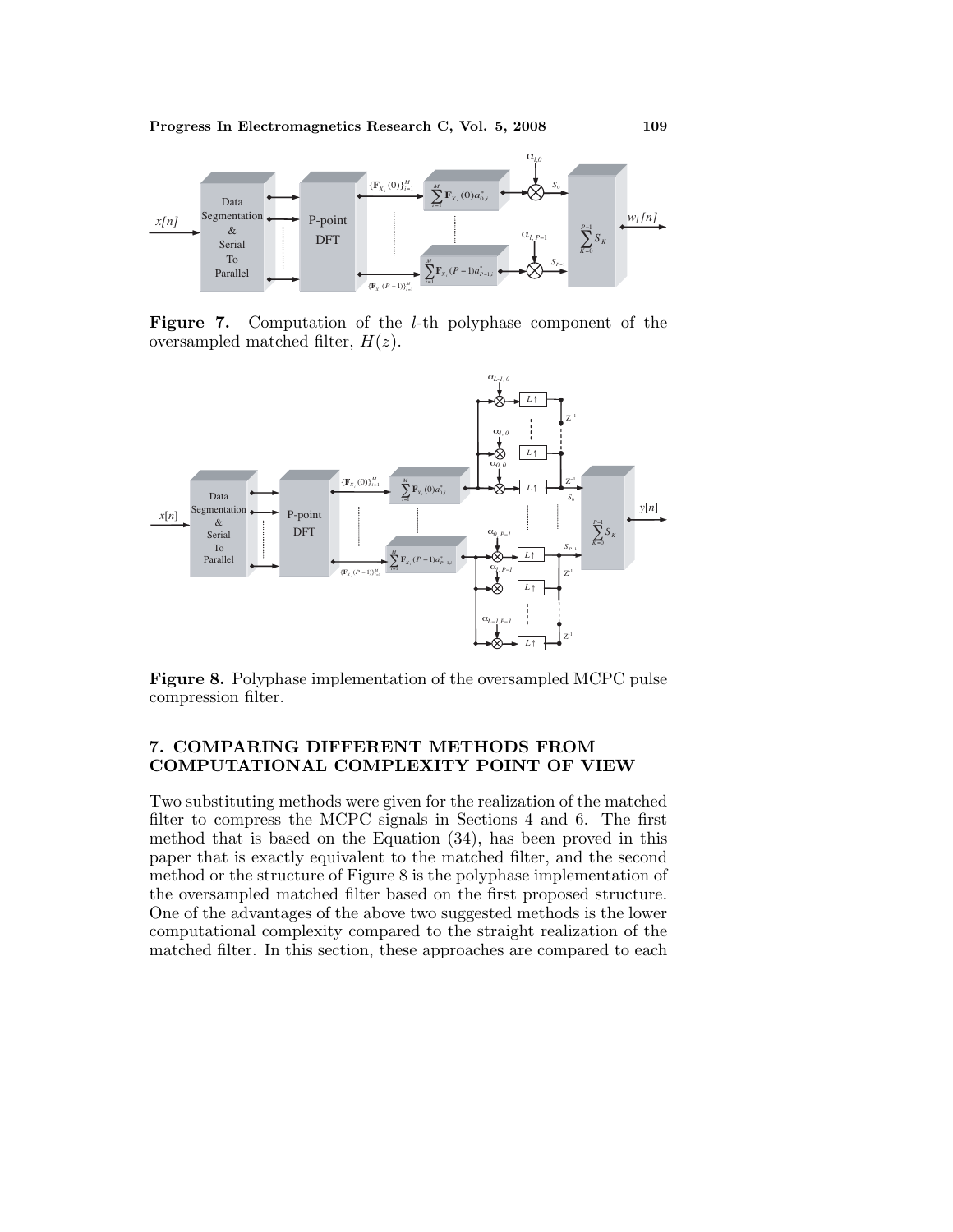other from the computational complexity point of view.

For this purpose assume that the MCPC signal contains P subcarriers and each subcarrier is modulated by a code of length M. In this case the number of required basic computational operations for different methods can be calculated as follows:

#### **7.1. Conventional Implementation of the Matched Filter**

In this method, and with the assumption of using the sampling rate  $f_s = NP/t_c$ , the matched filter is implemented as an FIR filter with NPM complex coefficients. To calculate one output sample, NPM complex multiplications and NPM-1 complex additions are required. On the other hand, we know that for calculation of one complex multiplication, 4 real multiplications and 2 real additions are needed, and for the calculation of one complex addition, 2 real additions are required. So the required total number of calculations is  $4NPM$  real multiplications and  $4NPM-2$  real additions. If the total number of range cells is equal to  $N_R$ , these calculations are also multiplied by this number. On the average the required number of computational operation for compressing signal in each range cells is equal to:

- Number of real multiplications: 4MNP.
- Number of real additions: 4MNP-2.

#### **7.2. First Proposed Method of Compression (Direct Implementation of DFT-Based Method)**

If the total number of range cells is equal to  $N_R$ , for calculation of all of the output samples,  $N_R$  DFT of length  $NP$  is needed (for the cells with  $NP$  cells apart, only computation of one new DFT is needed and other DFTs are the same). Also  $P_{NR}$  compressing operations with FIR filter of length M are required, and finally,  $N_R$  additions of length P are also needed. On the other hand if we use the fact that only  $P$  out of  $NP$  DFT points need to be computed, then computational complexity could be reduced via efficient algorithms such as Goertzel, Boncelet, Prunning and transform decomposition algorithms [20, 22]. For example to compute  $P$  out of  $NP-DFT$  points, the Goertzel algorithm requires  $4P(NP + 1)$  real additions and  $2P(NP + 2)$  real multiplications (with no assumption on the length of the data) [20]. If the modulated codes on each of the subcarriers are complex, then FIR filters multiplications are complex and so  $M$  complex multiplications and  $M-1$  complex additions are needed.

Thus by using Goertzel algorithm for DFT calculation, the average number of computational operations for compressing signal in each of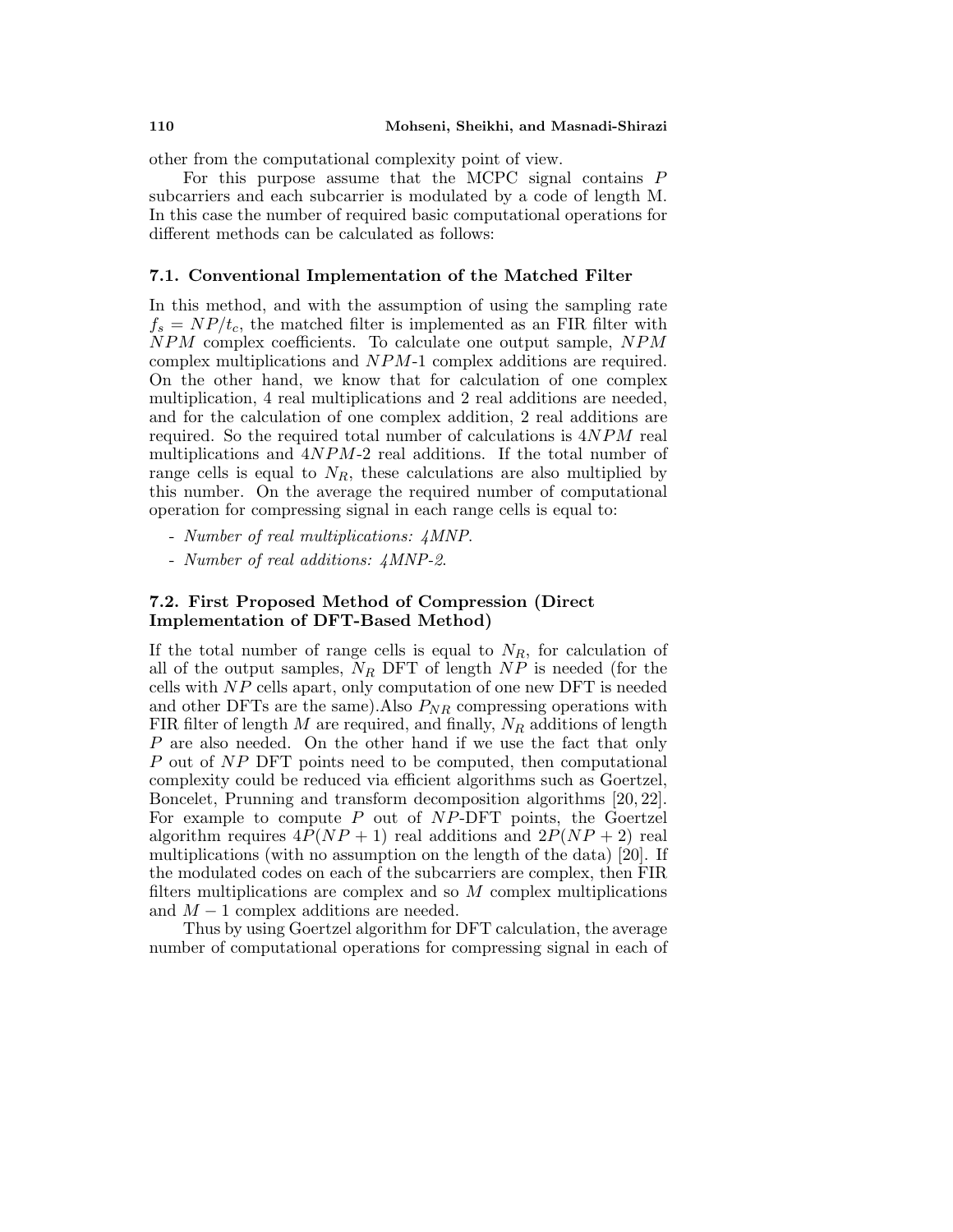the range cells is equal to:

- Number of real multiplications:  $2P(NP+2) + 4MP$ .
- Number of real additions:  $4P(NP+1) + 4MP 2$ .

Also if the modulated codes on the subcarriers are real, FIR filters multiplications are real and the input signal is complex, so  $M$  complex to real multiplications and  $M-1$  complex additions are required. In this case the average number of computations for compressing signal in each of the range cells is equal to:

- Number of real multiplications:  $2P(NP+2) + 2MP$ .
- Number of real additions:  $4P(NP+1) + 3MP 2$ .

On the other hand if  $NP$  is a power of 2 then computation of  $NP$ point DFT can be calculated via a fast Fourier transform algorithm (FFT). In this case there are different algorithms with different computational complexity that are more efficient than Goertzel algorithm  $[22]$ . For example, for computation of  $NP$  point FFT by 3-butterfly split-radix algorithm,  $3NP \times log_2(NP) - 3NP + 4$  real additions and  $NP \times log_2(NP) - 3NP + 4$  real multiplications are required (to compute all  $NP$  outputs) [22]. Based on using this algorithm for FFT calculation, the average number of computational operations for compressing signal in each of the range cells in the case of complex modulated codes is equal to:

- Number of real multiplications:  $NP \log_2(NP) 3NP + 4MP + 4$ .
- Number of real additions:  $3NP \log_2(NP) 3NP + 4MP + 2$ .

and in the case of real codes it is equal to:

- Number of real multiplications:  $NP \log_2(NP) 3NP + 2MP + 4$ .
- Number of real additions:  $3NP \log_2(NP) 3NP + 3MP + 2$ .

#### **7.3. Second Proposed Method of Compression (Polyphase Implementation of the DFT-based Method**

For this method that uses the sampling rate  $f_s = P/t_c$  and implement the oversampled matched filter using polyphase decomposition, if the oversampling ratio is equal to  $L$  and the modulated codes on each of the subcarriers are complex, the required average number of calculations for compressing signal in each of the range cells is:

- Number of real multiplications:  $2P(P+2) + 4(M+1)P$ .
- Number of real additions:  $4P(P+1) + (4M+2)P 2$ .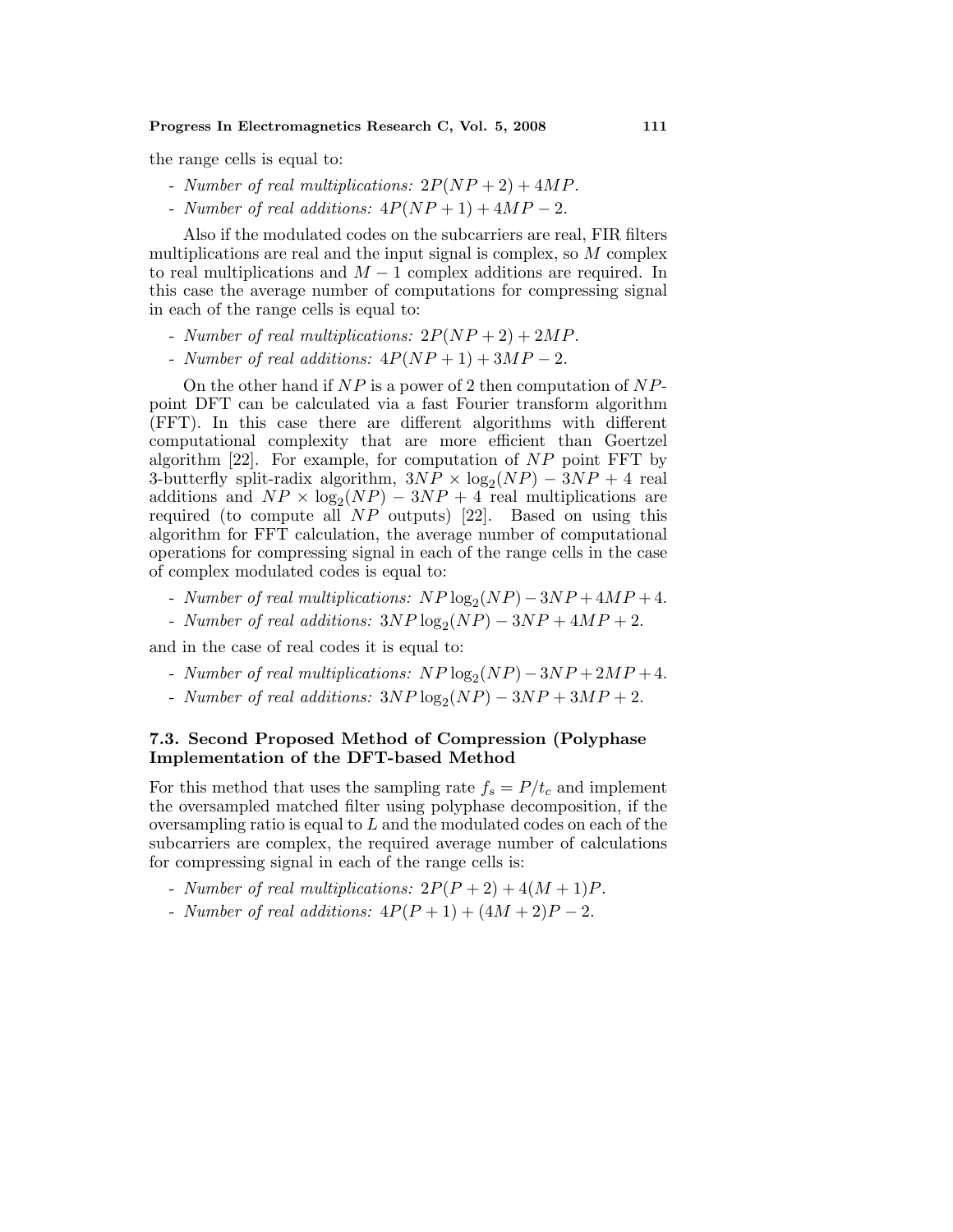In the above calculations extra adders following the expanders are not counted, because the signal  $S_K$  [n],  $K = 0, 1, \ldots, P-1$  which has been shown in Figure 8 is obtained merely by interlacing the outputs of these expanders consecutively. So this method requires only P extra complex multiplications than the direct implementation of DFT based method with  $N = 1$  for compression of signal in each of the range cells.

In this method if the modulated codes on the subcarriers are real, the number of calculations for compressing signal in each of the range cells decreases to:

- Number of real multiplications:  $2P(P+2) + (2M+4)P$ .
- Number of real additions:  $4P(P+1) + (3M+2)P 2$ .

Also in this method if  $P$  is a power of 2 then computation of P-point DFT can be done by FFT algorithms such as split-radix algorithm. If we use 3-butterfly split-radix algorithm, the average number of computational operations for compressing signal in each of the range cells in the case of complex modulated codes is equal to:

- Number of real multiplications:  $P \log_2(P) 3P + 4(M+1)P + 4$ .
- Number of real additions:  $3P \log_2(P) 3P + (4M + 2)P + 2$ .

and in the case of real codes it is equal to:

- Number of real multiplications:  $P \log_2(P) 3P + (2M + 4)P + 4$ .
- Number of real additions:  $3P \log_2(P) 3P + (3M + 2)P + 2$ .

Tables 1 and 2 summarize the above calculations for computational complexity of different methods.

**Table 1.** Number of real multiplications required for compressing signal in each of the range cells.

|         | conventional | <b>DFT</b> Based Method |                       | Polyphase implementation of the DFT based<br>method |                  |
|---------|--------------|-------------------------|-----------------------|-----------------------------------------------------|------------------|
|         |              | $NP \neq 2^k$           | $NP=2^k$              | $NP \neq 2^k$                                       | $NP=2^k$         |
| Complex | 4MNP         | $2P(NP + 2)$            | $NP \log_2(NP) - 3NP$ | $2P(P+2) +$                                         | $P\log_{2}(P)$ + |
| codes   |              | $+4MP$                  | $+4MP + 4$            | $4(M + 1)P$                                         | $(4M + 1)P + 4$  |
| Real    | 4MNP         | $2P(NP + 2) +$          | $NP \log_2(NP) - 3NP$ | $2P(P+2) +$                                         | $P\log_{2}(P) +$ |
| codes   |              | 2MP                     | $+2MP + 4$            | $(2M + 4)P$                                         | $(2M + 1)P + 4$  |

Figures 9 and 10 show the ratio of computational complexity of the conventional method to the first proposed method with sampling frequency  $4P/t_c$ . In Figure 9 the computational load ratio of the conventional implementation of the matched filter and the DFT based method are shown versus P, for  $M = 50$  (it is assumed that Goertzel algorithm used for DFT calculation). As this figure shows when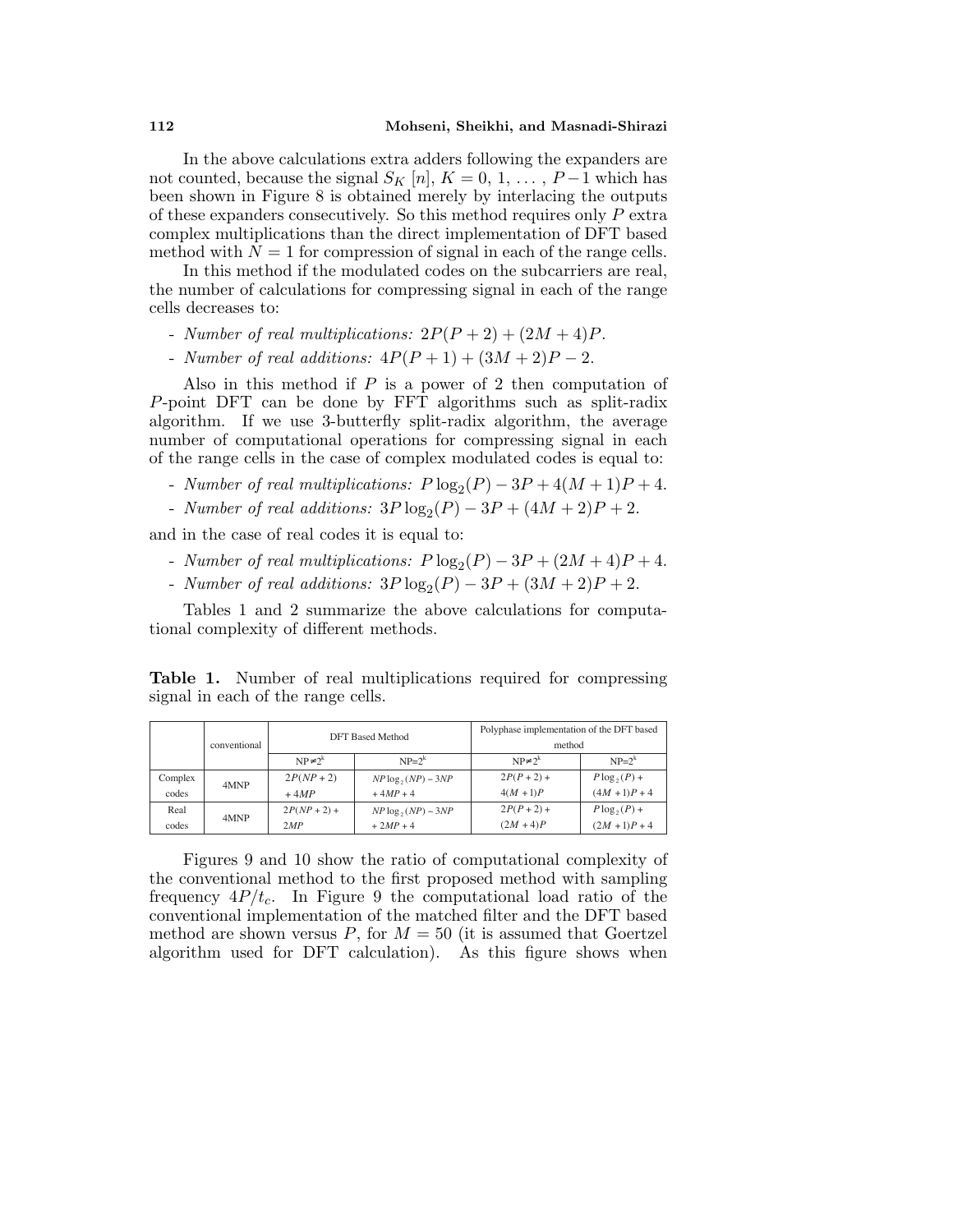|         | conventional | <b>DFT</b> Based Method |                         | Polyphase implementation of the DFT based<br>method |                |
|---------|--------------|-------------------------|-------------------------|-----------------------------------------------------|----------------|
|         |              | $NP \neq 2^k$           | $NP=2^k$                | $NP \neq 2^k$                                       | $NP=2^k$       |
| Complex | $4MNP-2$     | $4P(NP + 1) +$          | $3NP \log_2(NP) - 3NP$  | $4P(P+1) +$                                         | $3P \log_2(P)$ |
| codes   |              | $4MP - 2$               | $+4MP + 2$              | $(4M + 2)P - 2$                                     | $+(4M-1)P+2$   |
| Real    | $4MNP-2$     | $4P(NP+1) +$            | $3NP \log_2 (NP) - 3NP$ | $4P(P+1) +$                                         | $3P \log_2(P)$ |
| codes   |              | $3MP-2$                 | $+3MP + 2$              | $(3M + 2)P - 2$                                     | $+(3M-1)P+2$   |

**Table 2.** Number of real additions required for compressing signal in each of the range cells.

the codes on the subcarriers are complex, computational load of the proposed method is lower (up to 3.7 times) than that of the conventional method and if the codes are real, the number of required additions are up to 4.75 times less and the number of multiplications are up to 7.1 times less than that of the conventional method. Thus, the DFT based method gives significant saving especially for real modulated codes. Furthermore the complexity reduction is more than that of depicted in Figure 9 when  $P$  is power of 2 and DFT can be evaluated using FFT algorithms.



**Figure 9.** Computational load ratio of conventional and DFT based methods versus number of subcarriers  $(f_s = 4P/t_c, M = 50)$ .

In Figure 10 the effect of code length on computational complexity (the number of required multiplications) is studied for both methods (conventional and DFT based) in the case of  $P = 5$ . This figure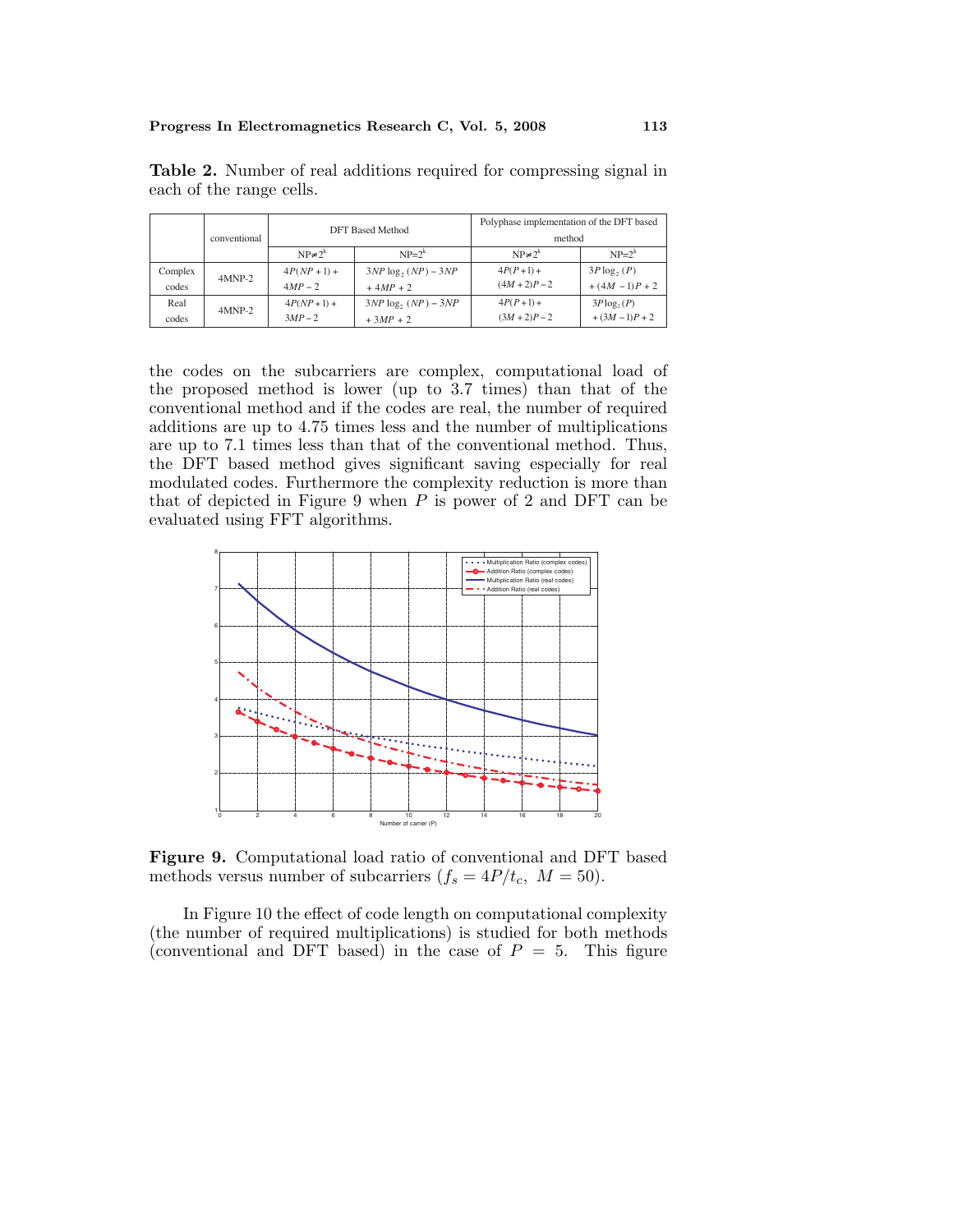

Figure 10. Computational load ratio of conventional and DFT based methods versus code length  $(f_s = 4P/t_c, P = 5)$ .



Figure 11. Computational load ratio of conventional and FFT based methods versus code length  $(f_s = 4P/t_c, P = 4)$ .

shows that as the code length increases, the computational complexity difference between the two methods increases. If the code length is equal to 50, the computational complexity of the DFT based method is 5.5 times less for real codes and for the complex codes is approximately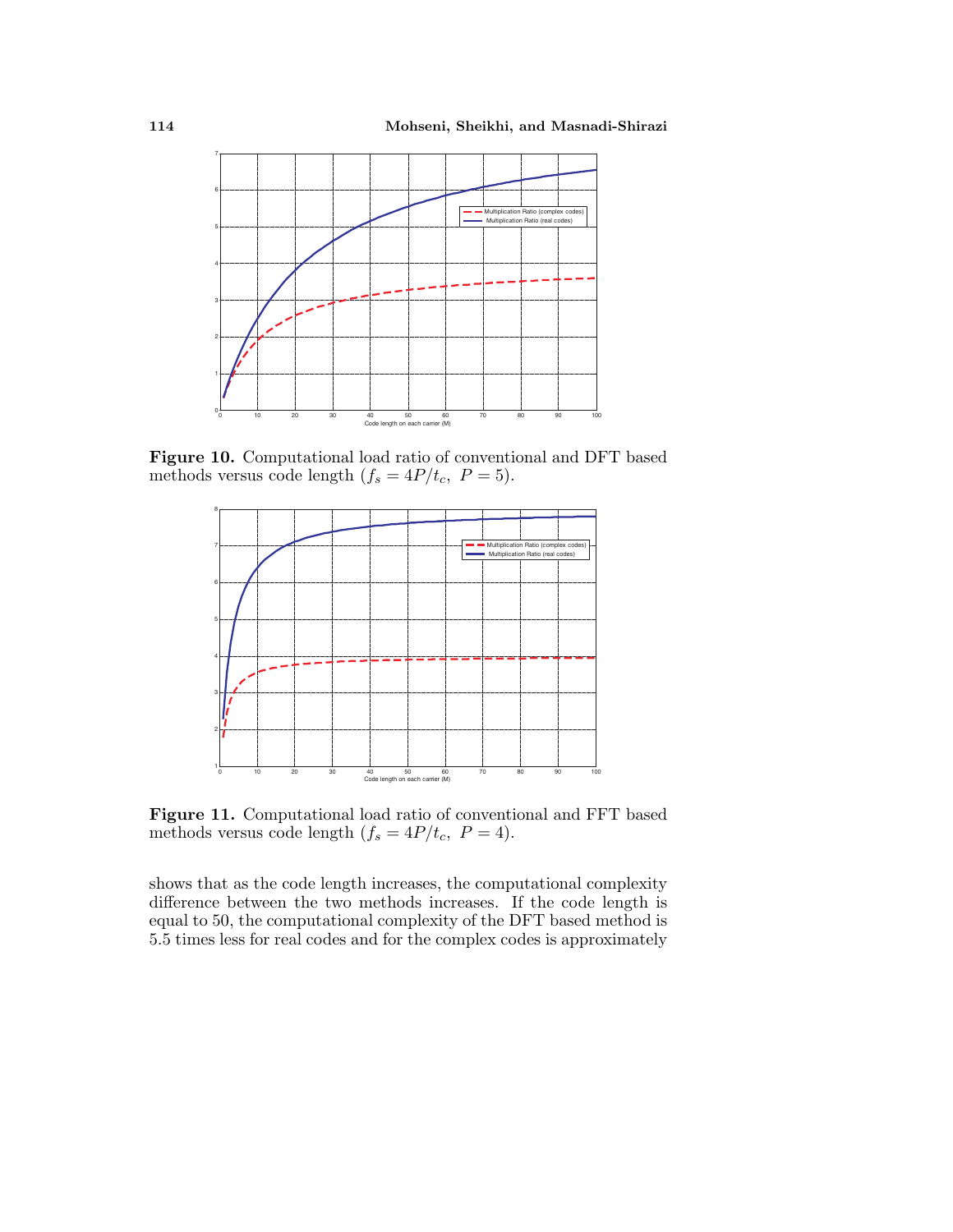3.2 times less than that of the conventional method. Figure 11 is the same as Figure 10 but for  $P = 4$  where the FFT algorithms can be used for calculation of DFT. As this figure show if the code length is equal to 50, the computational complexity of the proposed method is 7.4 times less for real codes and for the complex codes is approximately 3.85 times less than that of the conventional method.

Figure 12 shows the ratio of computational load (total number of additions and multiplications) of the first proposed method to the second suggested one versus  $P$ , for  $M = 10$ . The sampling rate for the first method or direct implementation of the DFT based method is assumed to be  $4P/t_c$  and the oversampling factor for the second method or polyphase implementation of the DFT based method is  $L = 4$ . According to this figure increasing the number of subcarriers results in increase of difference in computational load and for large value of P the polyphase implementation of the DFT based method is 4 times more efficient than the direct implementation of DFT based method.



Figure 12. The ratio of computational load of the first proposed method  $(f_s = 4P/t_c)$  to the second one  $(f_s = P/t_c)$  versus number of subcarriers for  $M = 10$ .

#### **8. CONCLUSIONS**

In this paper a new approach for compressing the MCPC signals has been proposed. The proposed method that is based on DFT and is mathematically equivalent to the conventional method has two main advantages in comparison with the conventional approach. The first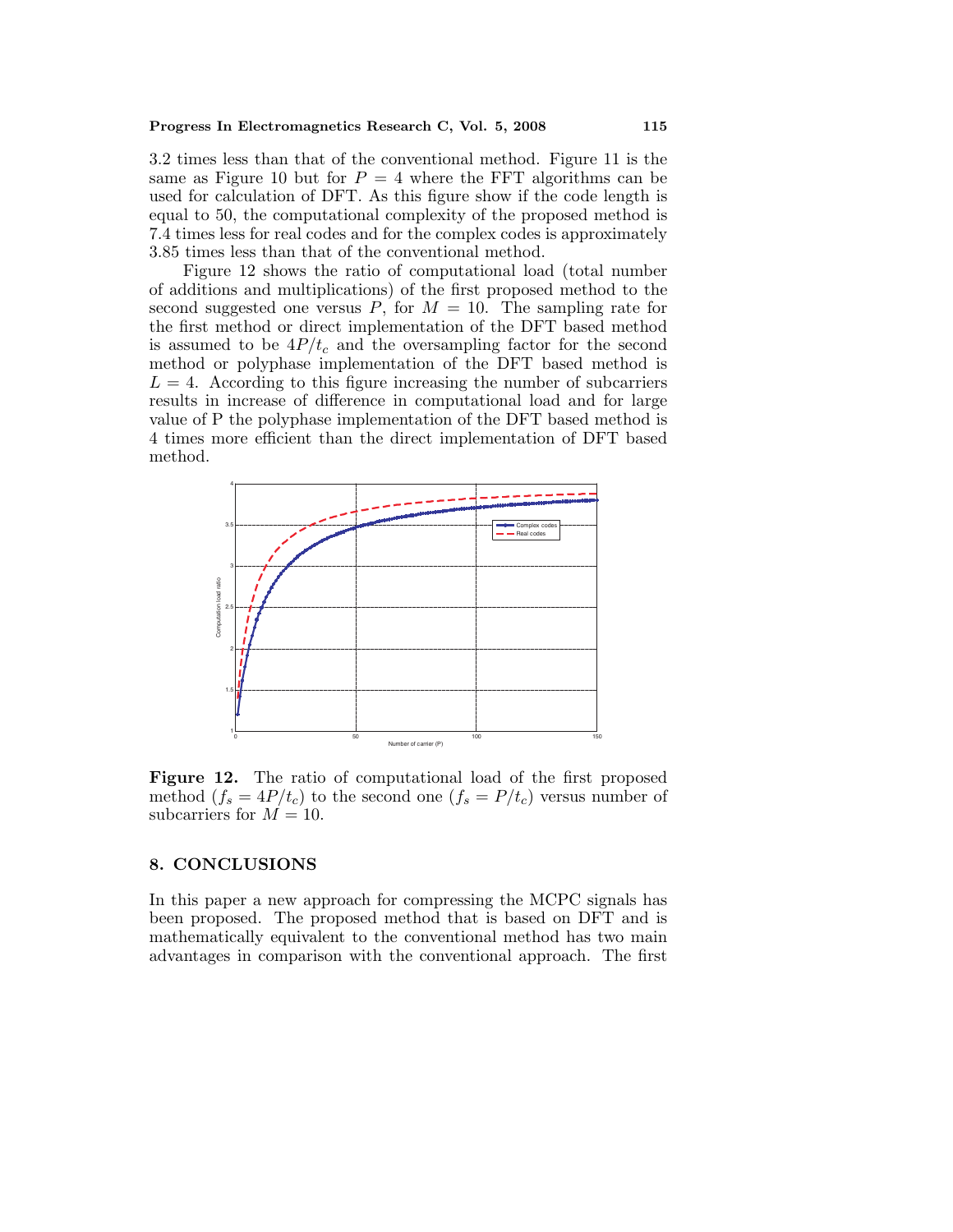advantage is the significant reduction in computational complexity that the amount of reduction depends on signal parameters. The other one is the possibility of phase and amplitude estimation for different subcarriers frequencies that could be used for power management in radar systems in various scenarios. This is a new concept in radar systems and comprises our future research.

#### **REFERENCES**

- 1. Lee, K.-C., C.-W. Huang, and M.-C. Fang, "Radar target recognition by projected features of frequency diversity RCS," Progress In Electromagnetics Research, PIER 81, 121–133, 2008.
- 2. Jung, J.-H. and H.-T. Kim, "Comparisons of for feature extraction approaches based on Fisher's linear discriminant criterion in radar target recognition," Journal of Electromagnetic Waves and Applications, Vol. 21, No. 2, 251–265, 2007.
- 3. Shi, Z. G., S. Qiao, and K. S. Chen, "Ambiguity functions of direct chaotic radar employing microwave chaotic Colpitts oscillator," Progress In Electromagnetics Research, PIER 77, 1–14, 2007.
- 4. Jankiraman, M., B. J. Wessels, and P. V. Genderen, "Design of a multi-frequency FMCW radar," Proc. of 28th European Microwave Conference, Vol. 1, 584–589, Amsterdam, October 1998.
- 5. Jankiraman, M., B. J. Wessels, and P. V. Genderen, "System" design and verification of the PANDORA multifrequency radar," Proc. of 5th Int. Conference on Radar Systems, Brest, France, 1999.
- 6. Jankiraman, M., B. J. Wessels, andP. V. Genderen, "Ambiguity analysis of pandora multifrequency FMCW/SFCW radar," Proc. of the IEEE 2000 International Radar Conference, 35–41, May 2000.
- 7. Levenon, N., "Multifrequency radar signals," Proc. of the IEEE 2000 International Radar Conference, 683–688, May 2000.
- 8. Levenon, N., "Multifrequency complementary phase-coded radar signal," IEE Proc. Radar, Sonar Navig., Vol. 147, No. 6, 276–284, December 2000.
- 9. Mozeson, E. and N. Levenon, "Multicarrier radar signals with low peak-to-mean envelope ratio," IEE Proc. Radar, Sonar Navig., Vol. 150, No. 2, 71–77, April 2003.
- 10. Levenon, N. and E. Mozeson, "Multicarrier radar signal Pulse train and CW," IEEE Trans. AES, Vol. 38, No. 2, 707-720, April 2002.